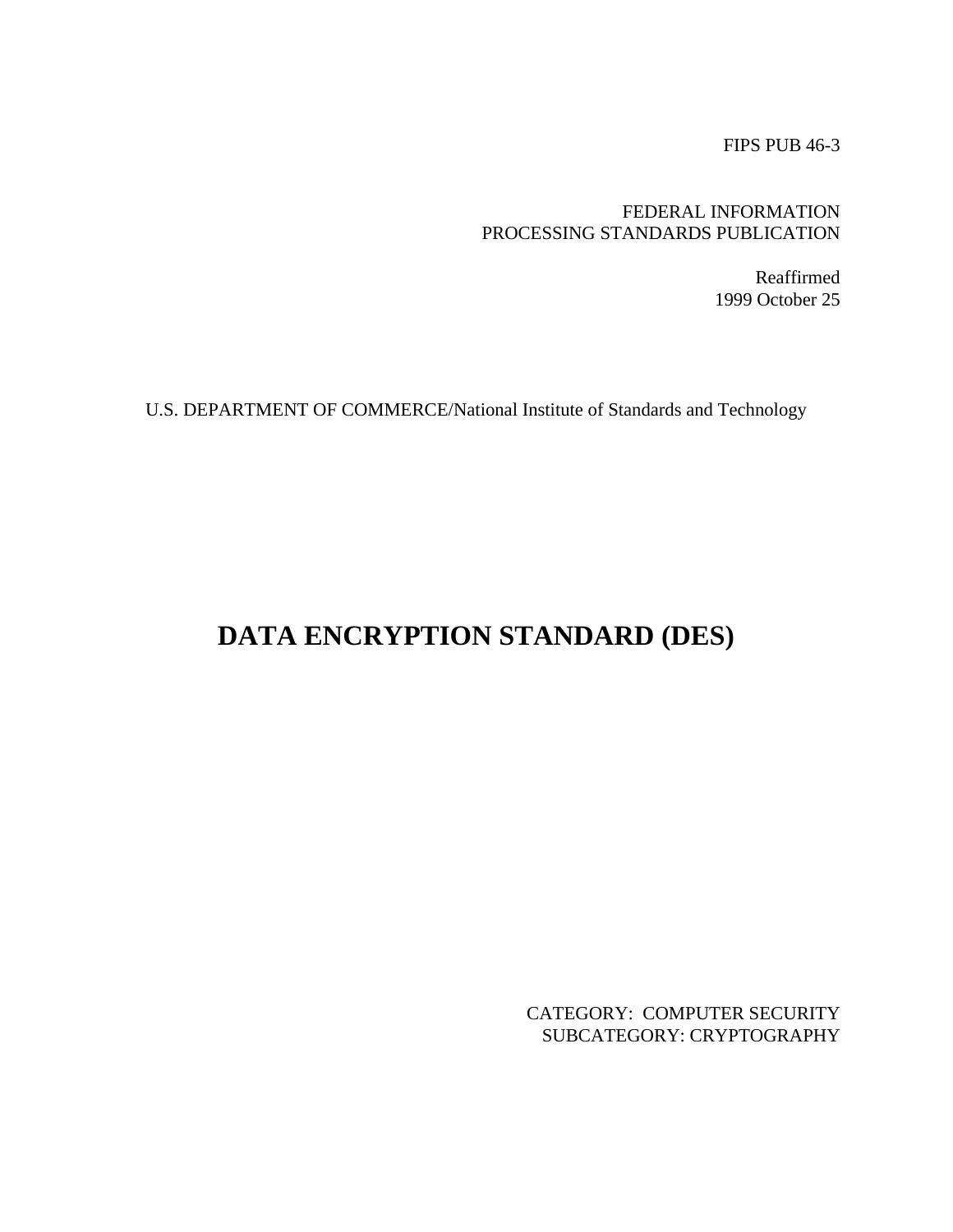# U.S. DEPARTMENT OF COMMERCE, William M. Daley, Secretary NATIONAL INSTITUTE OF STANDARDS AND TECHNOLOGY, Raymond G. Kammer, Director

#### **Foreword**

The Federal Information Processing Standards Publication Series of the National Institute of Standards and Technology (NIST) is the official series of publications relating to standards and guidelines adopted and promulgated under the provisions of Section 5131 of the Information Technology Management Reform Act of 1996 (Public Law 104-106), and the Computer Security Act of 1987 (Public Law 100-235). These mandates have given the Secretary of Commerce and NIST important responsibilities for improving the utilization and management of computer and related telecommunications systems in the Federal Government. The NIST, through its Information Technology Laboratory, provides leadership, technical guidance, and coordination of Government efforts in the development of standards and guidelines in these areas.

Comments concerning Federal Information Processing Standards Publications are welcomed and should be addressed to the Director, Information Technology Laboratory, National Institute of Standards and Technology, 100 Bureau Dr. Stop 8900, Gaithersburg, MD 20899-8900.

> William Mehuron, Director Information Technology Laboratory

#### **Abstract**

The selective application of technological and related procedural safeguards is an important responsibility of every Federal organization in providing adequate security to its electronic data systems. This publication specifies two cryptographic algorithms, the Data Encryption Standard (DES) and the Triple Data Encryption Algorithm (TDEA) which may be used by Federal organizations to protect sensitive data. Protection of data during transmission or while in storage may be necessary to maintain the confidentiality and integrity of the information represented by the data. The algorithms uniquely define the mathematical steps required to transform data into a cryptographic cipher and also to transform the cipher back to the original form. The Data Encryption Standard is being made available for use by Federal agencies within the context of a total security program consisting of physical security procedures, good information management practices, and computer system/network access controls. This revision supersedes FIPS 46-2 in its entirety.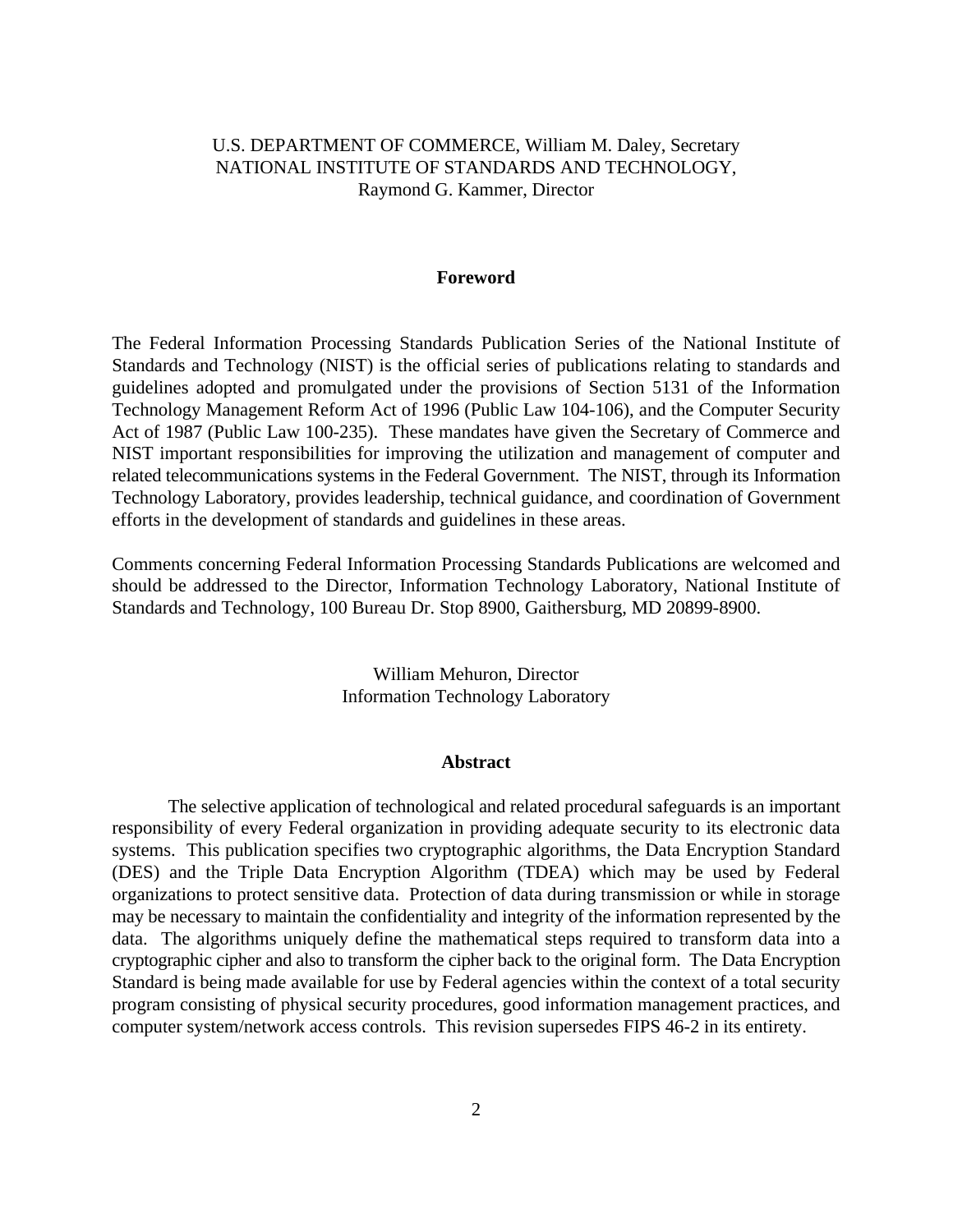Key words: computer security, data encryption standard, triple data encryption algorithm, Federal Information Processing Standard (FIPS); security.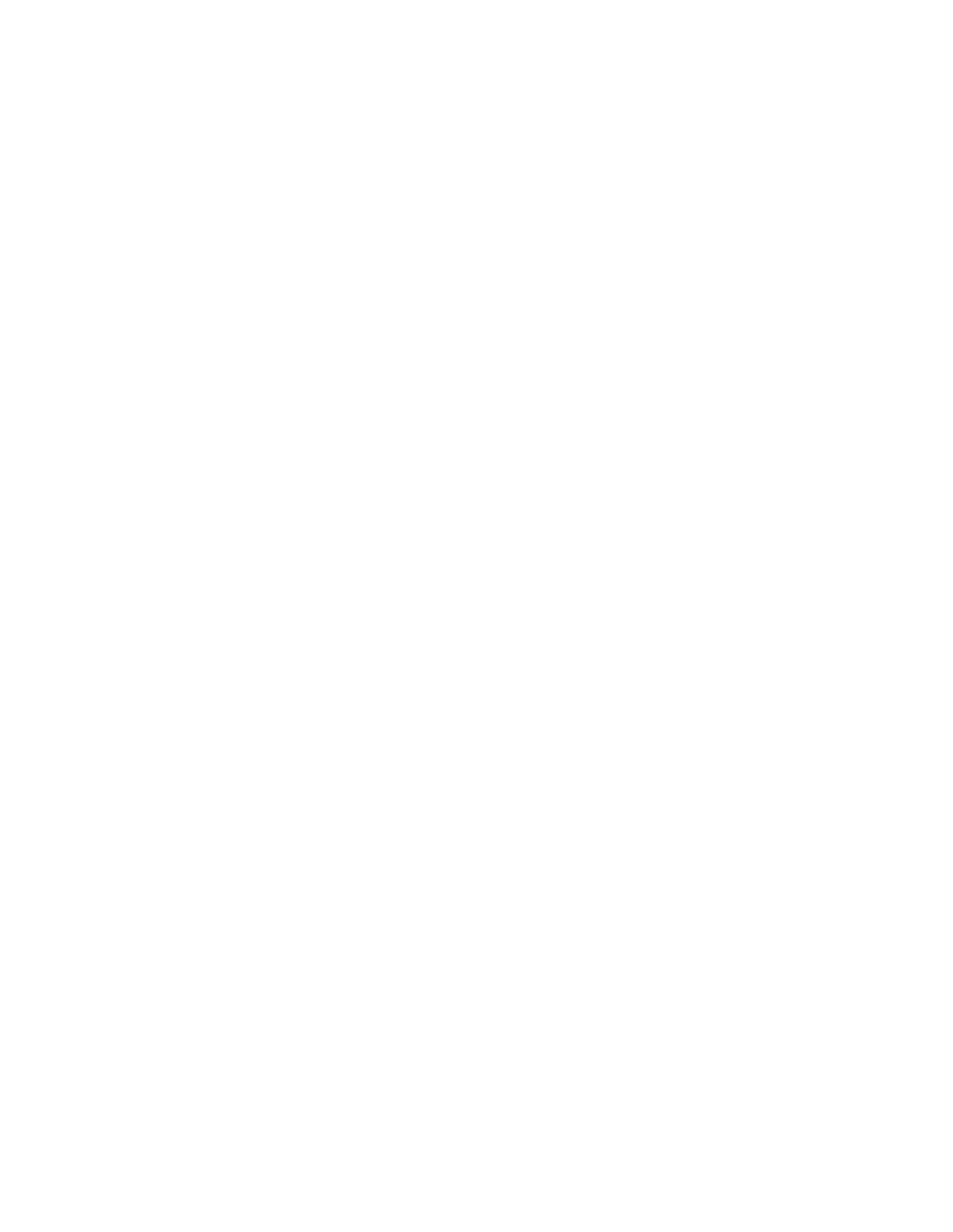# **Federal Information Processing Standards Publication 46-3**

# **1999 October 25**

## Announcing the

# **DATA ENCRYPTION STANDARD**

Federal Information Processing Standards Publications (FIPS PUBS) are issued by the National Institute of Standards and Technology after approval by the Secretary of Commerce pursuant to Section 5131 of the Information Technology Management Reform Act of 1996 (Public Law 104- 106), and the Computer Security Act of 1987 (Public Law 100-235).

**1. Name of Standard.** Data Encryption Standard (DES).

 $\overline{a}$ 

**2. Category of Standard.** Computer Security, Cryptography.

**3. Explanation.** The Data Encryption Standard (DES) specifies two FIPS approved cryptographic algorithms as required by FIPS 140-1. When used in conjunction with American National Standards Institute (ANSI) X9.52 standard, this publication provides a complete description of the mathematical algorithms for encrypting (enciphering) and decrypting (deciphering) binary coded information. Encrypting data converts it to an unintelligible form called cipher. Decrypting cipher converts the data back to its original form called plaintext. The algorithms described in this standard specifies both enciphering and deciphering operations which are based on a binary number called a key.

A DES key consists of 64 binary digits ("0"s or "1"s) of which 56 bits are randomly generated and used directly by the algorithm. The other 8 bits, which are not used by the algorithm, may be used for error detection. The 8 error detecting bits are set to make the parity of each 8-bit byte of the key odd, i.e., there is an odd number of "1"s in each 8-bit byte<sup>1</sup>. A TDEA key consists of three DES keys, which is also referred to as a key bundle. Authorized users of encrypted computer data must have the key that was used to encipher the data in order to decrypt it. The encryption algorithms specified in this standard are commonly known among those using the standard. The cryptographic

 $1$  Sometimes keys are generated in an encrypted form. A random 64-bit number is generated and defined to be the cipher formed by the encryption of a key using a key encrypting key. In this case the parity bits of the encrypted key cannot be set until after the key is decrypted.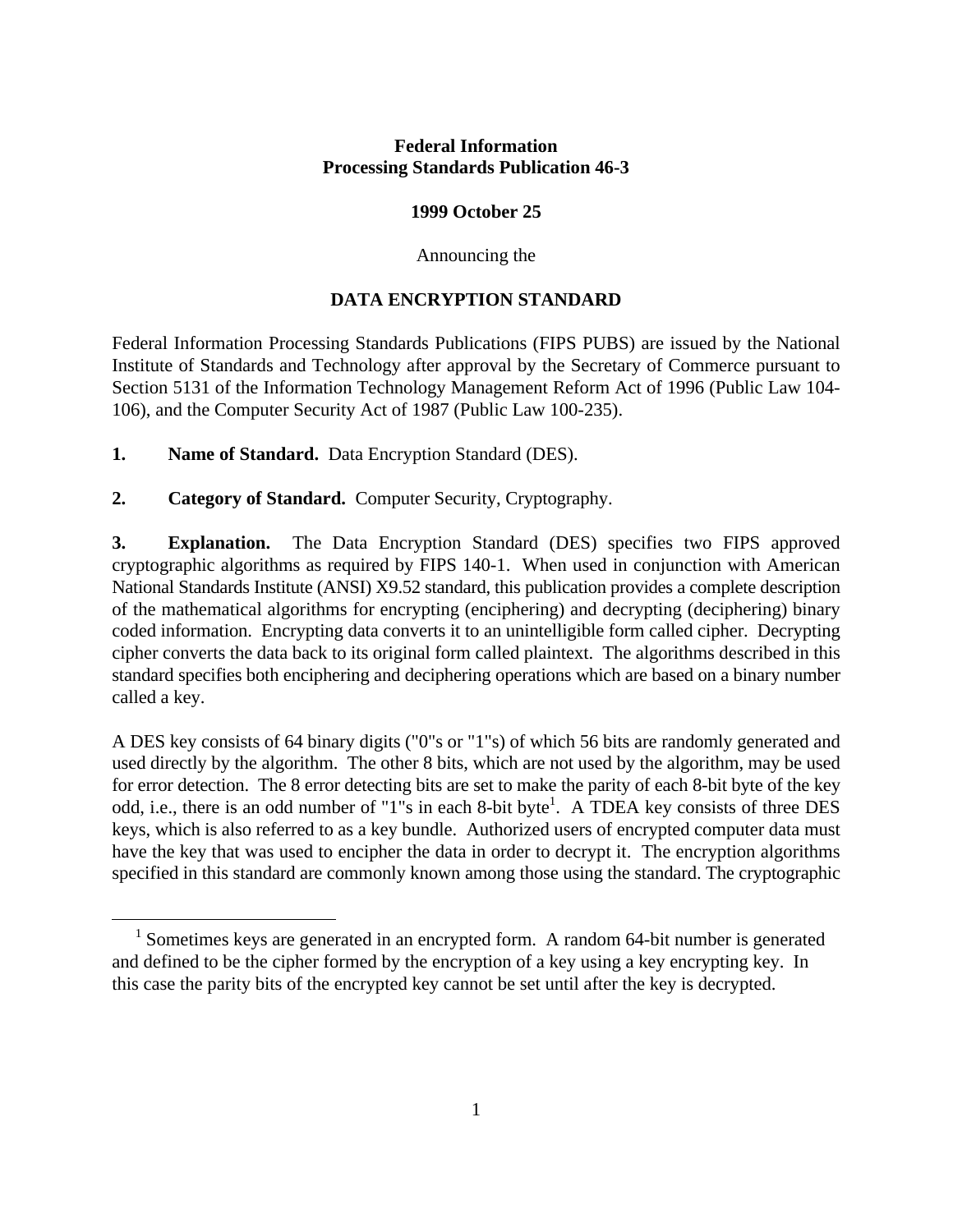security of the data depends on the security provided for the key used to encipher and decipher the data.

Data can be recovered from cipher only by using exactly the same key used to encipher it. Unauthorized recipients of the cipher who know the algorithm but do not have the correct key cannot derive the original data algorithmically. However, it may be feasible to determine the key by a brute force "exhaustion attack." Also, anyone who does have the key and the algorithm can easily decipher the cipher and obtain the original data. A standard algorithm based on a secure key thus provides a basis for exchanging encrypted computer data by issuing the key used to encipher it to those authorized to have the data.

Data that is considered sensitive by the responsible authority, data that has a high value, or data that represents a high value should be cryptographically protected if it is vulnerable to unauthorized disclosure or undetected modification during transmission or while in storage. A risk analysis should be performed under the direction of a responsible authority to determine potential threats. The costs of providing cryptographic protection using this standard as well as alternative methods of providing this protection and their respective costs should be projected. A responsible authority then should make a decision, based on these analyses, whether or not to use cryptographic protection and this standard.

**4. Approving Authority.** Secretary of Commerce.

**5. Maintenance Agency.** U.S. Department of Commerce, National Institute of Standards and Technology, Information Technology Laboratory.

**6. Applicability.** This standard may be used by Federal departments and agencies when the following conditions apply:

1. An authorized official or manager responsible for data security or the security of any computer system decides that cryptographic protection is required; and

2. The data is not classified according to the National Security Act of 1947, as amended, or the Atomic Energy Act of 1954, as amended.

Federal agencies or departments which use cryptographic devices for protecting data classified according to either of these acts can use those devices for protecting sensitive data in lieu of the standard.

Other FIPS approved cryptographic algorithms may be used in addition to, or in lieu of, this standard when implemented in accordance with FIPS 140-1.

In addition, this standard may be adopted and used by non-Federal Government organizations. Such use is encouraged when it provides the desired security for commercial and private organizations.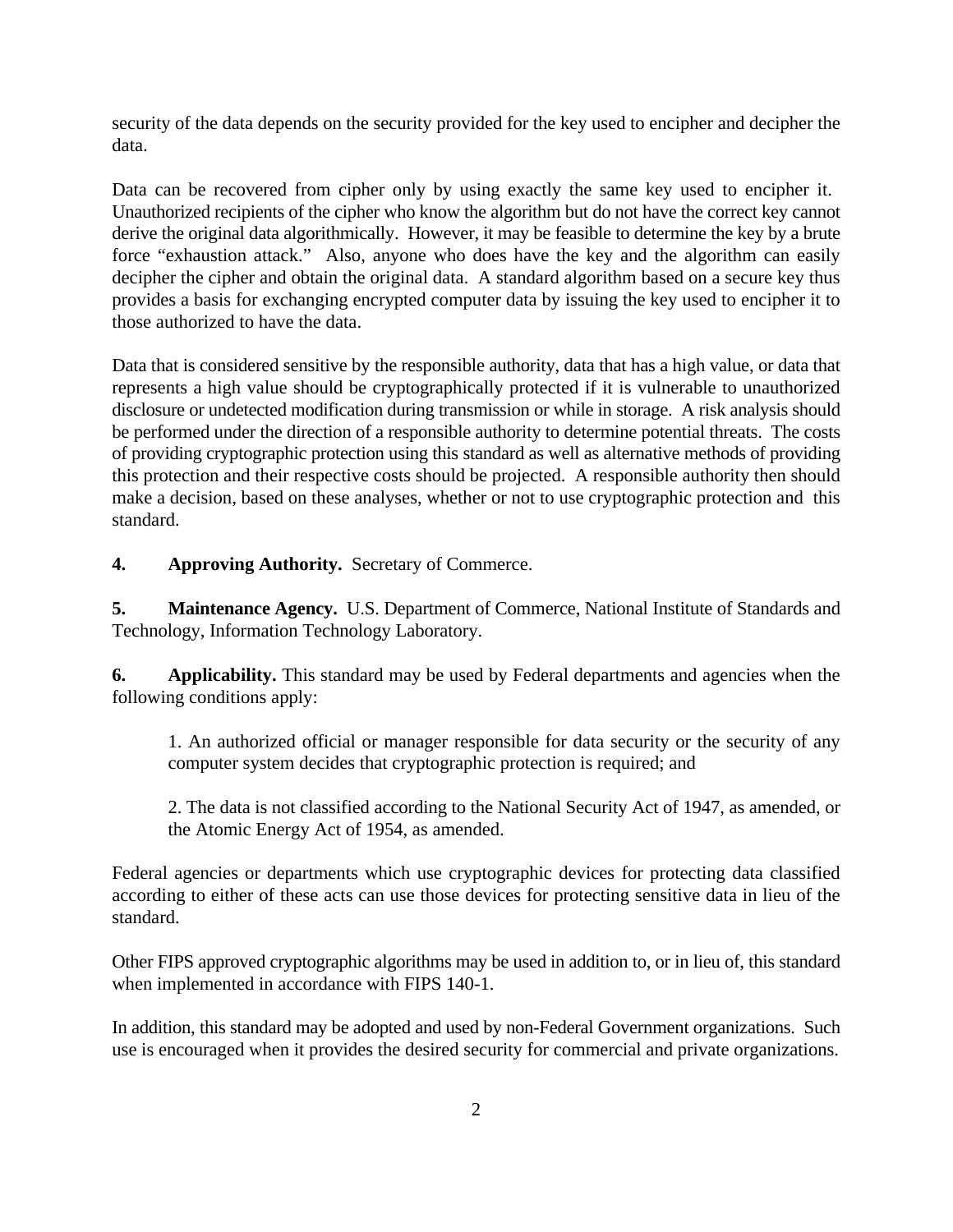**7. Applications.** Data encryption (cryptography) is utilized in various applications and environments. The specific utilization of encryption and the implementation of the DES and  $TDEA<sup>1</sup>$ will be based on many factors particular to the computer system and its associated components. In general, cryptography is used to protect data while it is being communicated between two points or while it is stored in a medium vulnerable to physical theft. Communication security provides protection to data by enciphering it at the transmitting point and deciphering it at the receiving point. File security provides protection to data by enciphering it when it is recorded on a storage medium and deciphering it when it is read back from the storage medium. In the first case, the key must be available at the transmitter and receiver simultaneously during communication. In the second case, the key must be maintained and accessible for the duration of the storage period. FIPS 171 provides approved methods for managing the keys used by the algorithms specified in this standard. Publickey based protocols may also be used (e.g., ANSI X9.42).

**8. Implementations.** Cryptographic modules which implement this standard shall conform to the requirements of FIPS 140-1. The algorithms specified in this standard may be implemented in software, firmware, hardware, or any combination thereof. The specific implementation may depend on several factors such as the application, the environment, the technology used, etc. Implementations which may comply with this standard include electronic devices (e.g., VLSI chip packages), micro-processors using Read Only Memory (ROM), Programmable Read Only Memory (PROM), or Electronically Erasable Read Only Memory (EEROM), and mainframe computers using Random Access Memory (RAM). When an algorithm is implemented in software or firmware, the processor on which the algorithm runs must be specified as part of the validation process. Implementations of an algorithm which are tested and validated by NIST will be considered as complying with the standard. Note that FIPS 140-1 places additional requirements on cryptographic modules for Government use. Information about devices that have been validated and procedures for testing and validating equipment for conformance with this standard and FIPS 140-1 are available from the National Institute of Standards and Technology, Information Technology Laboratory, 100 Bureau Dr. Stop 8930, Gaithersburg, MD 20899-8930.

**9. Export Control.** Cryptographic devices and technical data regarding them are subject to Federal Government export controls and exports of cryptographic modules implementing this standard and technical data regarding them must comply with these Federal regulations and be licensed by the Bureau of Export Administration of the U.S. Department of Commerce.

**10. Patents.** Cryptographic devices implementing this standard may be covered by U.S. and foreign patents, including patents issued to the International Business Machines Corporation. However, IBM has granted nonexclusive, royalty-free licenses under the patents to make, use and sell apparatus which complies with the standard. The terms, conditions and scope of the licenses are

 $\overline{a}$  $<sup>1</sup>$  DES forms the basis for TDEA.</sup>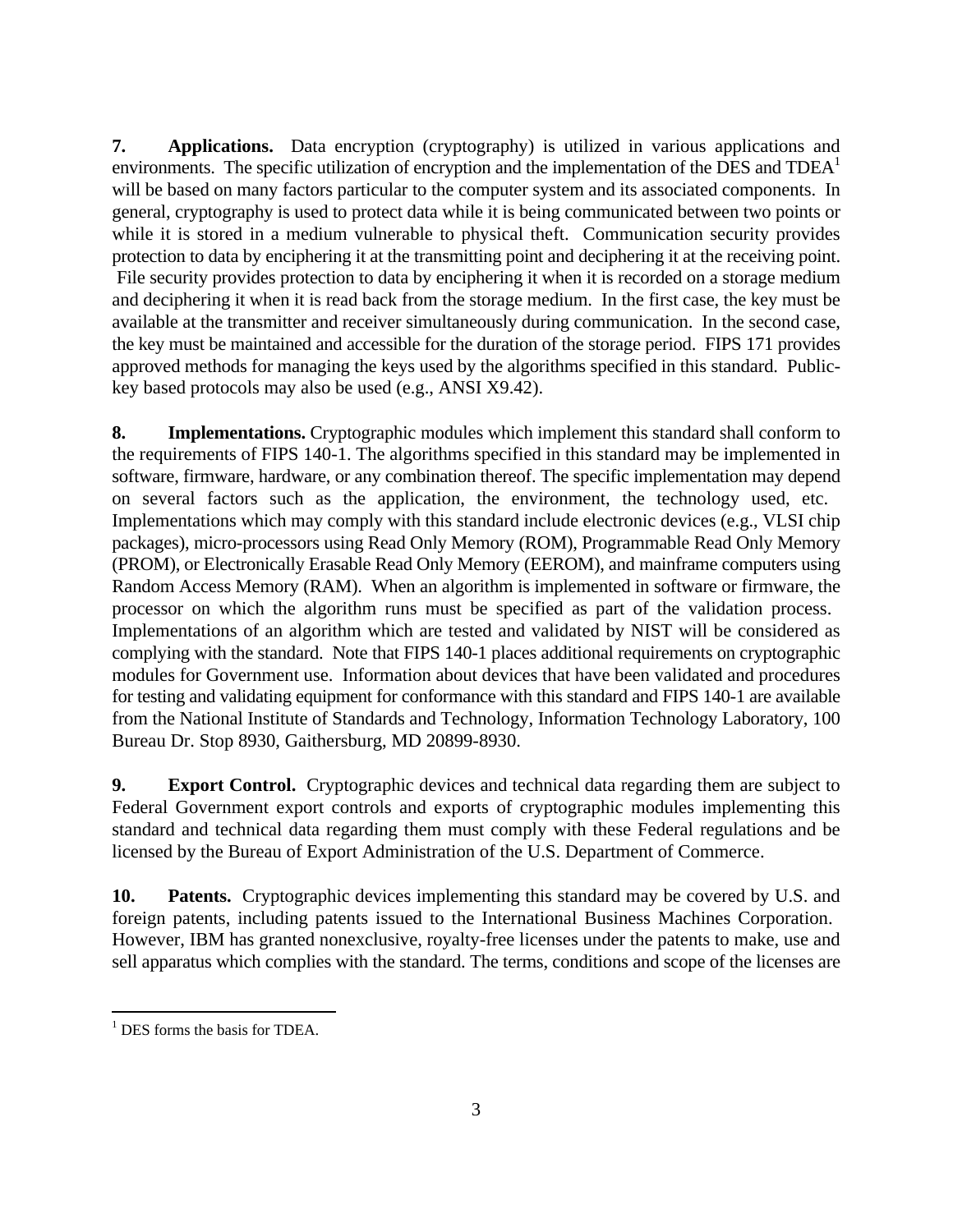set out in notices published in the May 13, 1975 and August 31, 1976 issues of the Official Gazette of the United States Patent and Trademark Office (934 O.G. 452 and 949 O.G. 1717).

**11. Alternative Modes of Using the DES and TDEA.** FIPS PUB 81, DES Modes of Operation, describes four different modes for using DES described in this standard. These four modes are called the Electronic Codebook (ECB) mode, the Cipher Block Chaining (CBC) mode, the Cipher Feedback (CFB) mode, and the Output Feedback (OFB) mode. ECB is a direct application of the DES algorithm to encrypt and decrypt data; CBC is an enhanced mode of ECB which chains together blocks of cipher text; CFB uses previously generated cipher text as input to the DES to generate pseudorandom outputs which are combined with the plaintext to produce cipher, thereby chaining together the resulting cipher; OFB is identical to CFB except that the previous output of the DES is used as input in OFB while the previous cipher is used as input in CFB. OFB does not chain the cipher.

The X9.52 standard, "Triple Data Encryption Algorithm Modes of Operation" describes seven different modes for using TDEA described in this standard. These seven modes are called the TDEA Electronic Codebook Mode of Operation (TECB) mode, the TDEA Cipher Block Chaining Mode of Operation (TCBC), the TDEA Cipher Block Chaining Mode of Operation - Interleaved (TCBC-I), the TDEA Cipher Feedback Mode of Operation (TCFB), the TDEA Cipher Feedback Mode of Operation - Pipelined (TCFB-P), the TDEA Output Feedback Mode of Operation (TOFB), and the TDEA Output Feedback Mode of Operation - Interleaved (TOFB-I). The TECB, TCBC, TCFB and TOFB modes are based upon the ECB, CBC, CFB and OFB modes respectively obtained by substituting the DES encryption/decryption operation with the TDEA encryption/decryption operation.

**12. Implementation of this standard.** This standard became effective July 1977. It was reaffirmed in 1983, 1988, 1993, and 1999. It applies to all Federal agencies, contractors of Federal agencies, or other organizations that process information (using a computer or telecommunications system) on behalf of the Federal Government to accomplish a Federal function. Each Federal agency or department may issue internal directives for the use of this standard by their operating units based on their data security requirement determinations.

With this modification of the FIPS 46-2 standard:

- 1. Triple DES (i.e., TDEA), as specified in ANSI X9.52 will be recognized as a FIPS approved algorithm.
- 2. Triple DES will be the FIPS approved symmetric encryption algorithm of choice.
- 3. Single DES (i.e., DES) will be permitted for legacy systems only. New procurements to support legacy systems should, where feasible, use Triple DES products running in the single DES configuration.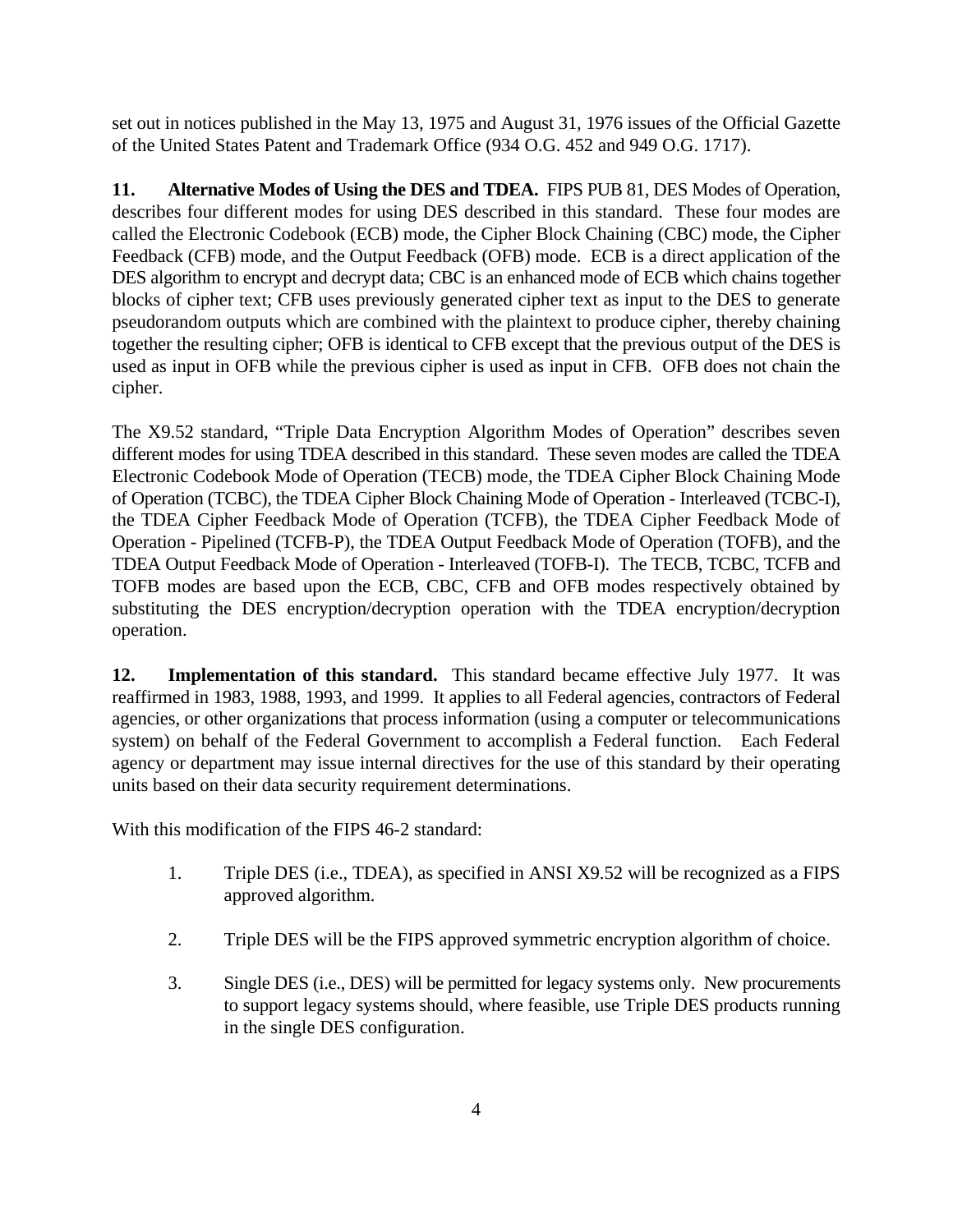4. Government organizations with legacy DES systems are encouraged to transition to Triple DES based on a prudent strategy that matches the strength of the protective measures against the associated risk.

Note: It is anticipated that triple DES and the Advanced Encryption Standard (AES) will coexist as FIPS approved algorithms allowing for a gradual transition to AES. (The AES is a new symmetricbased encryption standard under development by NIST. AES is intended to provide strong cryptographic security for the protection of sensitive information well into the  $21<sup>st</sup>$  century.)

NIST provides technical assistance to Federal agencies in implementing data encryption through the issuance of standards, guidelines and through individual reimbursable projects.

**13. Specifications.** Federal Information Processing Standard (FIPS) 46-3, Data Encryption Standard (DES) (affixed).

# **14. Cross Index.**

- a. FIPS PUB 31, Guidelines to ADP Physical Security and Risk Management.
- b. FIPS PUB 39, Glossary for Computer Systems Security.
- c. FIPS PUB 73, Guidelines for Security of Computer Applications.
- d. FIPS PUB 74, Guidelines for Implementing and Using the NBS Data Encryption Standard.
- e. FIPS PUB 81, DES Modes of Operation.
- f. FIPS PUB 87, Guidelines for ADP Contingency Planning.
- g. FIPS PUB 112, Password Usage.
- h. FIPS PUB 113, Computer Data Authentication.
- i. FIPS PUB 140-1, Security Requirements for Cryptographic Modules.
- j. FIPS PUB 171, Key Management Using ANSI X9.17.
- k. ANSI X9.42, Agreement of Symmetric Keys on Using Diffie-Hellman and MQV Algorithms
- l. ANSI X9.52, Triple Data Encryption Algorithm Modes of Operation

# **15. Qualifications.**

Both this standard and possible threats reducing the security provided through the use of this standard will undergo review by NIST as appropriate, taking into account newly available technology. In addition, the awareness of any breakthrough in technology or any mathematical weakness of the algorithm will cause NIST to reevaluate this standard and provide necessary revisions.

With regard to the use of single DES, exhaustion of the DES (i.e., breaking a DES encrypted ciphertext by trying all possible keys) has become increasingly more feasible with technology advances. Following a recent hardware based DES key exhaustion attack, NIST can no longer support the use of single DES for many applications. Therefore, Government agencies with legacy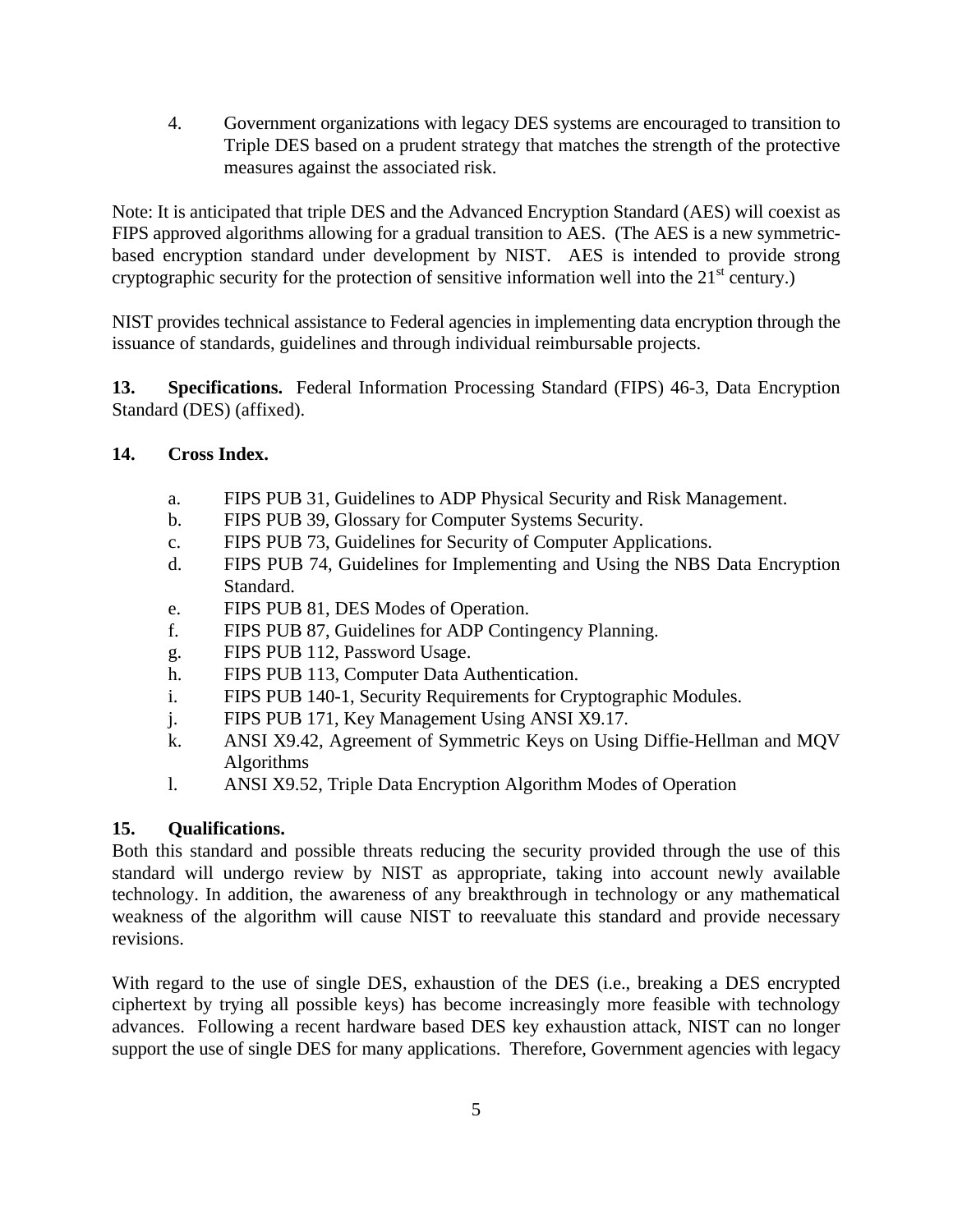single DES systems are encouraged to transition to Triple DES. Agencies are advised to implement Triple DES when building new systems.

**16. Comments.** Comments and suggestions regarding this standard and its use are welcomed and should be addressed to the National Institute of Standards and Technology, Attn: Director, Information Technology Laboratory, 100 Bureau Dr. Stop 8900, Gaithersburg, MD 20899-8900.

**17. Waiver Procedure.** Under certain exceptional circumstances, the heads of Federal departments and agencies may approve waivers to Federal Information Processing Standards (FIPS). The head of such agency may redelegate such authority only to a senior official designated pursuant to section 3506(b) of Title 44, United States Code. Waiver shall be granted only when:

- a. Compliance with a standard would adversely affect the accomplishment of the mission of an operator of a Federal computer system; or
- b. Compliance with a standard would cause a major adverse financial impact on the operator which is not offset by Government-wide savings.

Agency heads may act upon a written waiver request containing the information detailed above. Agency heads may also act without a written waiver request when they determine that conditions for meeting the standard cannot be met. Agency heads may approve waivers only by a written decision which explains the basis on which the agency head made the required finding(s). A copy of each decision, with procurement sensitive or classified portions clearly identified, shall be sent to: National Institute of Standards and Technology; ATTN: FIPS Waiver Decisions, 100 Bureau Drive, Stop 8970, Gaithersburg, MD 20899-8970.

In addition, notice of each waiver granted and each delegation of authority to approve waivers shall be sent promptly to the Committee on Government Operations of the House of Representatives and the Committee on Government Affairs of the Senate and shall be published promptly in the Federal Register.

When the determination on a waiver applies to the procurement of equipment and/or services, a notice of the waiver determination must be published in the Commerce Business Daily as a part of the notice of solicitation for offers of an acquisition or, if the waiver determination is made after that notice is published, by amendment to such notice.

A copy of the waiver, any supporting documents, the document approving the waiver and any accompanying documents, with such deletions as the agency is authorized and decides to make under 5 United States Code Section 552(b), shall be part of the procurement documentation and retained by the agency.

**18. Special Information.** In accordance with the Qualifications Section of this standard, reviews of this standard have been conducted every 5 years since its adoption in 1977. The standard was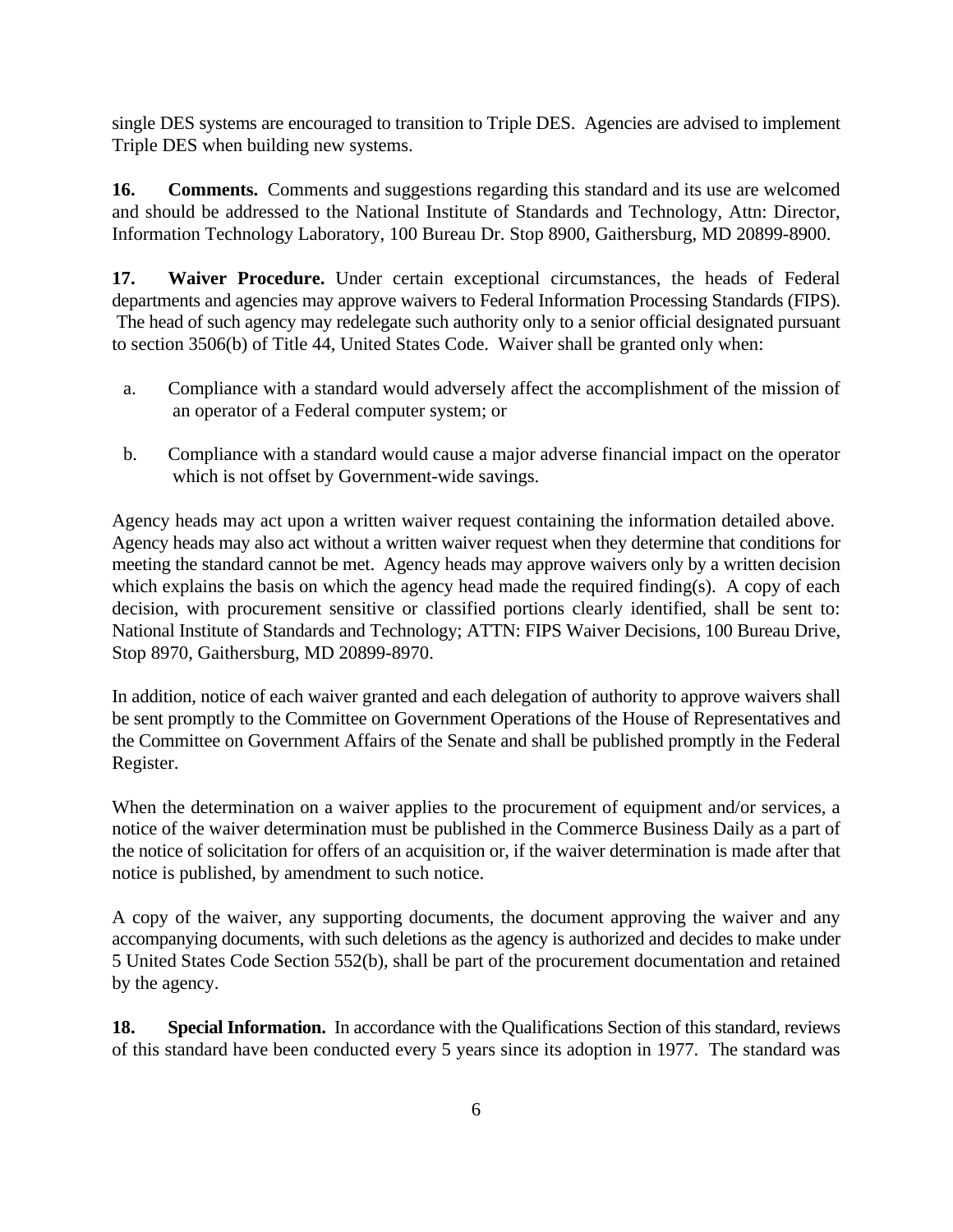reaffirmed during each of those reviews. This revision to the text of the standard contains changes which allow software implementations of the algorithm, permit the use of other FIPS approved cryptographic algorithms, and designate Triple DES (i.e., TDEA) as a FIPS approved cryptographic algorithm.

**19. Where to Obtain Copies of the Standard.** Copies of this publication are for sale by the National Technical Information Service, U.S. Department of Commerce, Springfield, VA 22161. When ordering, refer to Federal Information Processing Standards Publication 46-3

(FIPSPUB463), and identify the title. When microfiche is desired, this should be specified. Prices are published by NTIS in current catalogs and other issuances. Payment may be made by check, money order, deposit account or charged to a credit card accepted by NTIS.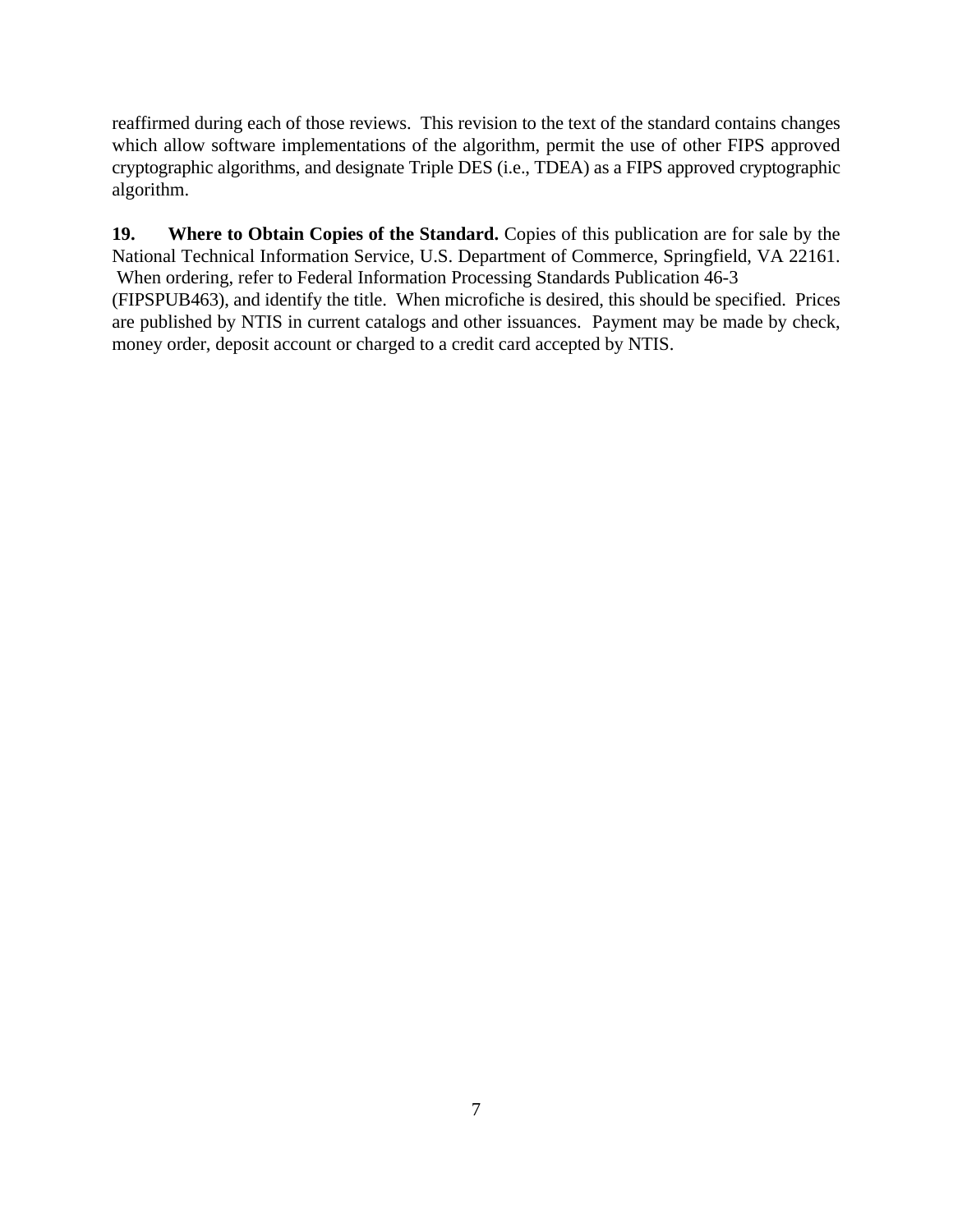## **Federal Information Processing Standards Publication 46-3**

#### **1999 October 25**

#### SPECIFICATIONS FOR THE

#### **DATA ENCRYPTION STANDARD (DES)**

The Data Encryption Standard (DES) shall consist of the following Data Encryption Algorithm (DES) and Triple Data Encryption Algorithm (TDEA, as described in ANSI X9.52). These devices shall be designed in such a way that they may be used in a computer system or network to provide cryptographic protection to binary coded data. The method of implementation will depend on the application and environment. The devices shall be implemented in such a way that they may be tested and validated as accurately performing the transformations specified in the following algorithms.

#### **DATA ENCRYPTION ALGORITHM**

#### *Introduction*

 $\overline{a}$ 

The algorithm is designed to encipher and decipher blocks of data consisting of 64 bits under control of a 64-bit key<sup>1</sup>. Deciphering must be accomplished by using the same key as for enciphering, but with the schedule of addressing the key bits altered so that the deciphering process is the reverse of the enciphering process. A block to be enciphered is subjected to an initial permutation *IP*, then to a complex key-dependent computation and finally to a permutation which is the inverse of the initial permutation  $IP<sup>-1</sup>$ . The key-dependent computation can be simply defined in terms of a function  $f$ , called the cipher function, and a function *KS*, called the key schedule. A description of the computation is given first, along with details as to how the algorithm is used for encipherment. Next, the use of the algorithm for decipherment is described. Finally, a definition of the cipher function  $f$  is given in terms of primitive functions which are called the selection functions  $S_i$  and the permutation function *P*. *S<sup>i</sup>* , *P* and *KS* of the algorithm are contained in Appendix 1.

 $1$  Blocks are composed of bits numbered from left to right, i.e., the left most bit of a block is bit one.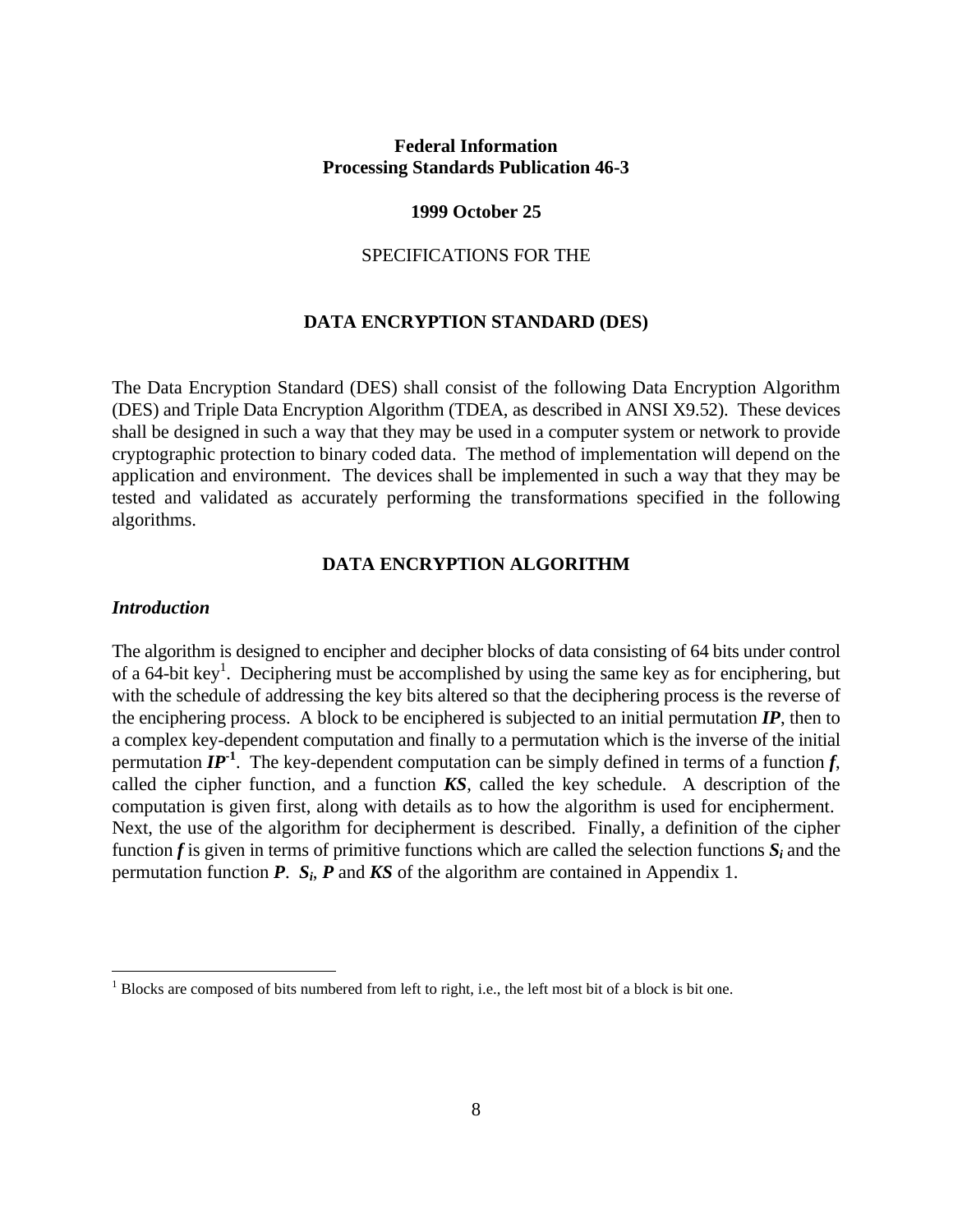

Figure 1. *Enciphering computation.*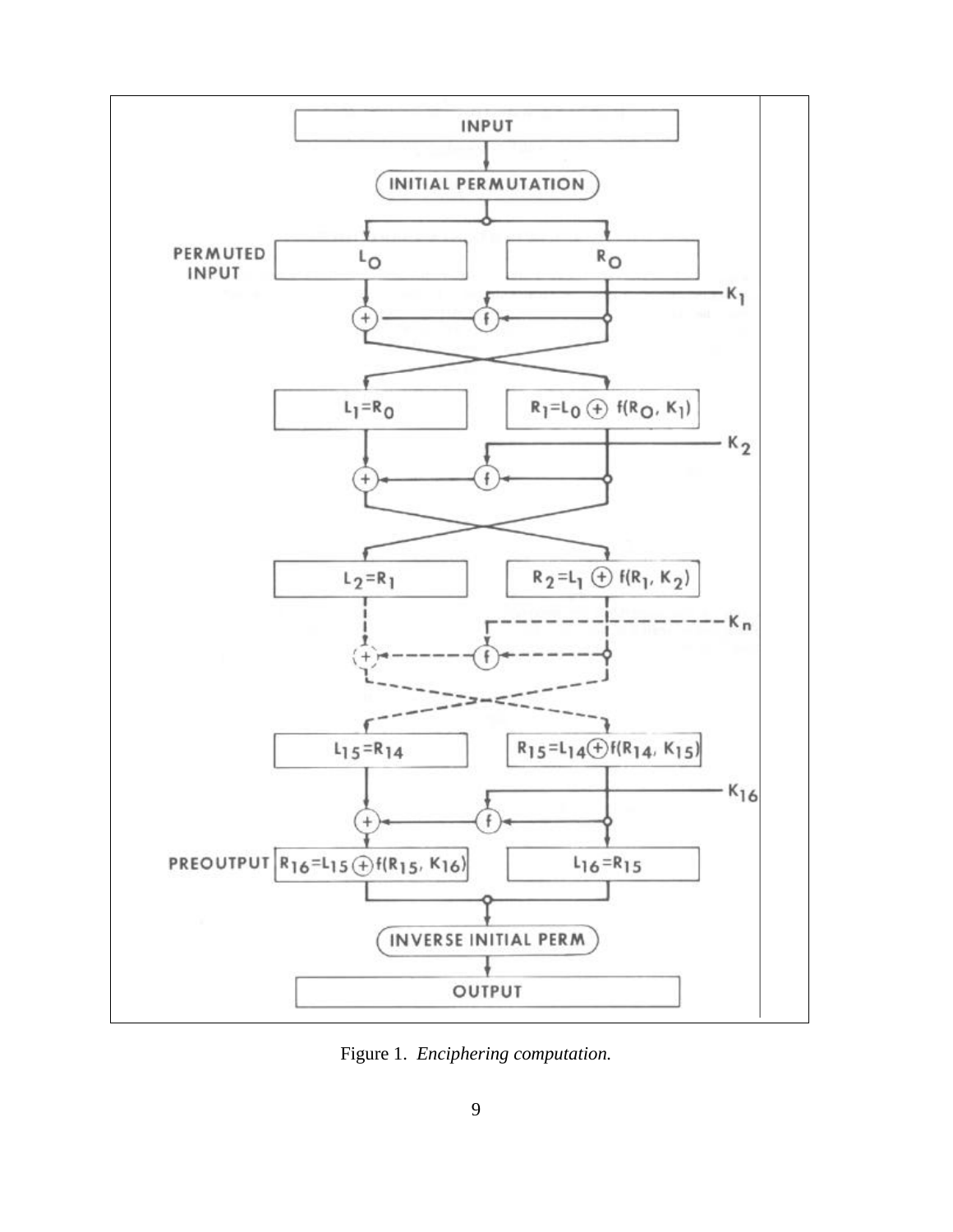The following notation is convenient: Given two blocks *L* and *R* of bits, *LR* denotes the block consisting of the bits of *L* followed by the bits of *R*. Since concatenation is associative,  $B_1B_2...B_8$ , for example, denotes the block consisting of the bits of  $B_1$  followed by the bits of  $B_2$ ...followed by the bits of  $B_8$ .

#### *Enciphering*

A sketch of the enciphering computation is given in **Figure 1**.

The 64 bits of the input block to be enciphered are first subjected to the following permutation, called the initial permutation *IP*:

|    |    |    | $\boldsymbol{I\!P}$ |    |    |    |                |
|----|----|----|---------------------|----|----|----|----------------|
| 58 | 50 | 42 | 34                  | 26 | 18 | 10 | 2              |
| 60 | 52 | 44 | 36                  | 28 | 20 | 12 | $\overline{4}$ |
| 62 | 54 | 46 | 38                  | 30 | 22 | 14 | 6              |
| 64 | 56 | 48 | 40                  | 32 | 24 | 16 | 8              |
| 57 | 49 | 41 | 33                  | 25 | 17 | 9  |                |
| 59 | 51 | 43 | 35                  | 27 | 19 | 11 | 3              |
| 61 | 53 | 45 | 37                  | 29 | 21 | 13 | 5              |
| 63 | 55 | 47 | 39                  | 31 | 23 | 15 | 7              |
|    |    |    |                     |    |    |    |                |

That is the permuted input has bit 58 of the input as its first bit, bit 50 as its second bit, and so on with bit 7 as its last bit. The permuted input block is then the input to a complex key-dependent computation described below. The output of that computation, called the preoutput, is then subjected to the following permutation which is the inverse of the initial permutation:

 $I\!\!P^{\text{-}1}$ 

| 32 |
|----|
| 31 |
| 30 |
| 29 |
| 28 |
| 27 |
| 26 |
| 25 |
|    |

That is, the output of the algorithm has bit 40 of the preoutput block as its first bit, bit 8 as its second bit, and so on, until bit 25 of the preoutput block is the last bit of the output.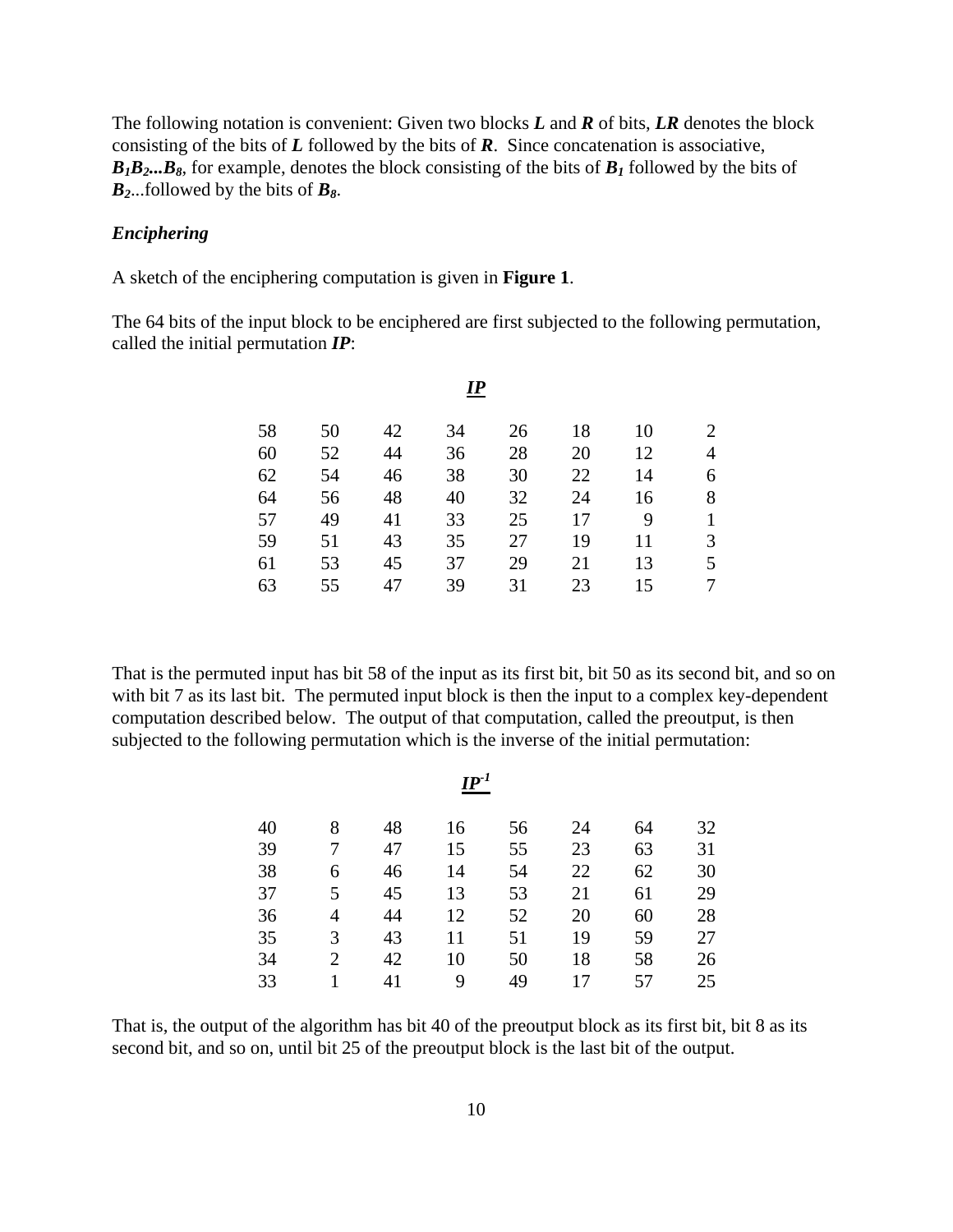The computation which uses the permuted input block as its input to produce the preoutput block consists, but for a final interchange of blocks, of 16 iterations of a calculation that is described below in terms of the cipher function *f* which operates on two blocks, one of 32 bits and one of 48 bits, and produces a block of 32 bits.

Let the 64 bits of the input block to an iteration consist of a 32 bit block *L* followed by a 32 bit block *R*. Using the notation defined in the introduction, the input block is then *LR*.

Let *K* be a block of 48 bits chosen from the 64-bit key. Then the output *L'R'* of an iteration with input *LR* is defined by:

(1) 
$$
L' = R
$$

$$
R' = L \oplus f(R,K)
$$

where ⊕ denotes bit-by-bit addition modulo 2.

As remarked before, the input of the first iteration of the calculation is the permuted input block. If *L'R'* is the output of the 16th iteration then *R'L'* is the preoutput block. At each iteration a different block *K* of key bits is chosen from the 64-bit key designated by *KEY*.

With more notation we can describe the iterations of the computation in more detail. Let *KS* be a function which takes an integer *n* in the range from 1 to 16 and a 64-bit block *KEY* as input and yields as output a 48-bit block *Kn* which is a permuted selection of bits from *KEY*. That is

$$
K_n = KS(n, K EY)
$$

with  $K_n$  determined by the bits in 48 distinct bit positions of **KEY**. **KS** is called the key schedule because the block *K* used in the *n*'th iteration of (1) is the block  $K_n$  determined by (2).

As before, let the permuted input block be  $LR$ . Finally, let  $L_0$  and  $R_0$  be respectively  $L$  and  $R$ and let  $L_n$  and  $R_n$  be respectively  $L'$  and  $R'$  of (1) when  $L$  and  $R$  are respectively  $L_{n-1}$  and  $R_{n-1}$ and  $\mathbf{K}$  is  $\mathbf{K}_n$ ; that is, when *n* is in the range from 1 to 16,

(3) 
$$
L_n = R_{n-1}
$$

$$
R_n = L_{n-1} \oplus f(R_{n-1}, K_n)
$$

The preoutput block is then  $R_{16}L_{16}$ .

The key schedule *KS* of the algorithm is described in detail in the Appendix. The key schedule produces the 16  $K_n$  which are required for the algorithm.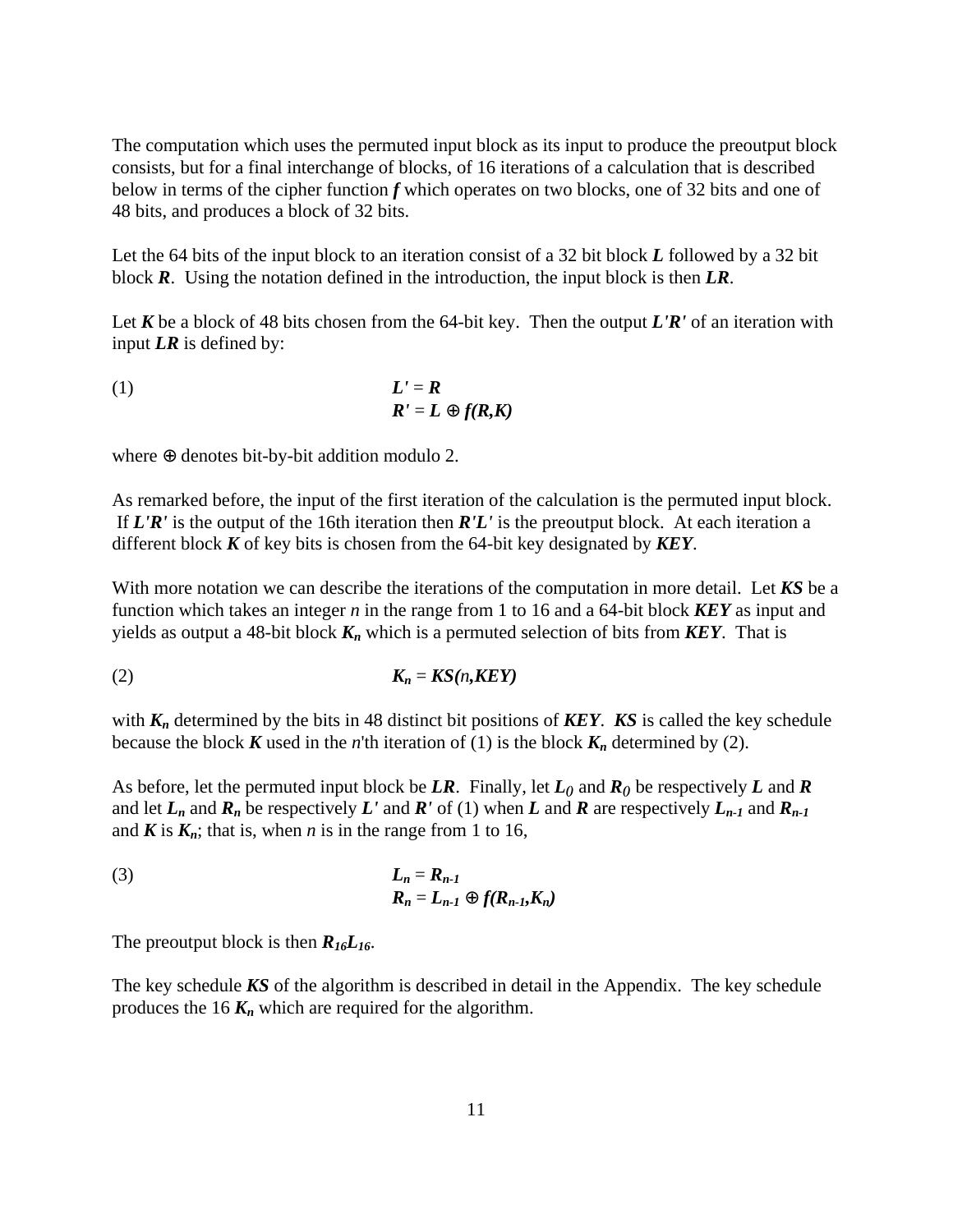#### *Deciphering*

The permutation  $IP<sup>-1</sup>$  applied to the preoutput block is the inverse of the initial permutation  $IP$ applied to the input. Further, from  $(1)$  it follows that:

(4) 
$$
R = L'
$$

$$
L = R' \oplus f(L', K)
$$

Consequently, to *decipher* it is only necessary to apply the *very same algorithm to an enciphered message block,* taking care that at each iteration of the computation *the same block of key bits* **K** *is used* during decipherment as was used during the encipherment of the block. Using the notation of the previous section, this can be expressed by the equations:

(5) 
$$
R_{n-1} = L_n
$$

$$
L_{n-1} = R_n \oplus f(L_n, K_n)
$$

where now  $R_{16}L_{16}$  is the permuted input block for the deciphering calculation and  $L_0R_0$  is the preoutput block. That is, for the decipherment calculation with  $R_{16}L_{16}$  as the permuted input,  $K_{16}$ is used in the first iteration,  $K_{15}$  in the second, and so on, with  $K_I$  used in the 16th iteration.

#### *The Cipher Function f*

A sketch of the calculation of *f(R,K)* is given in **Figure 2**.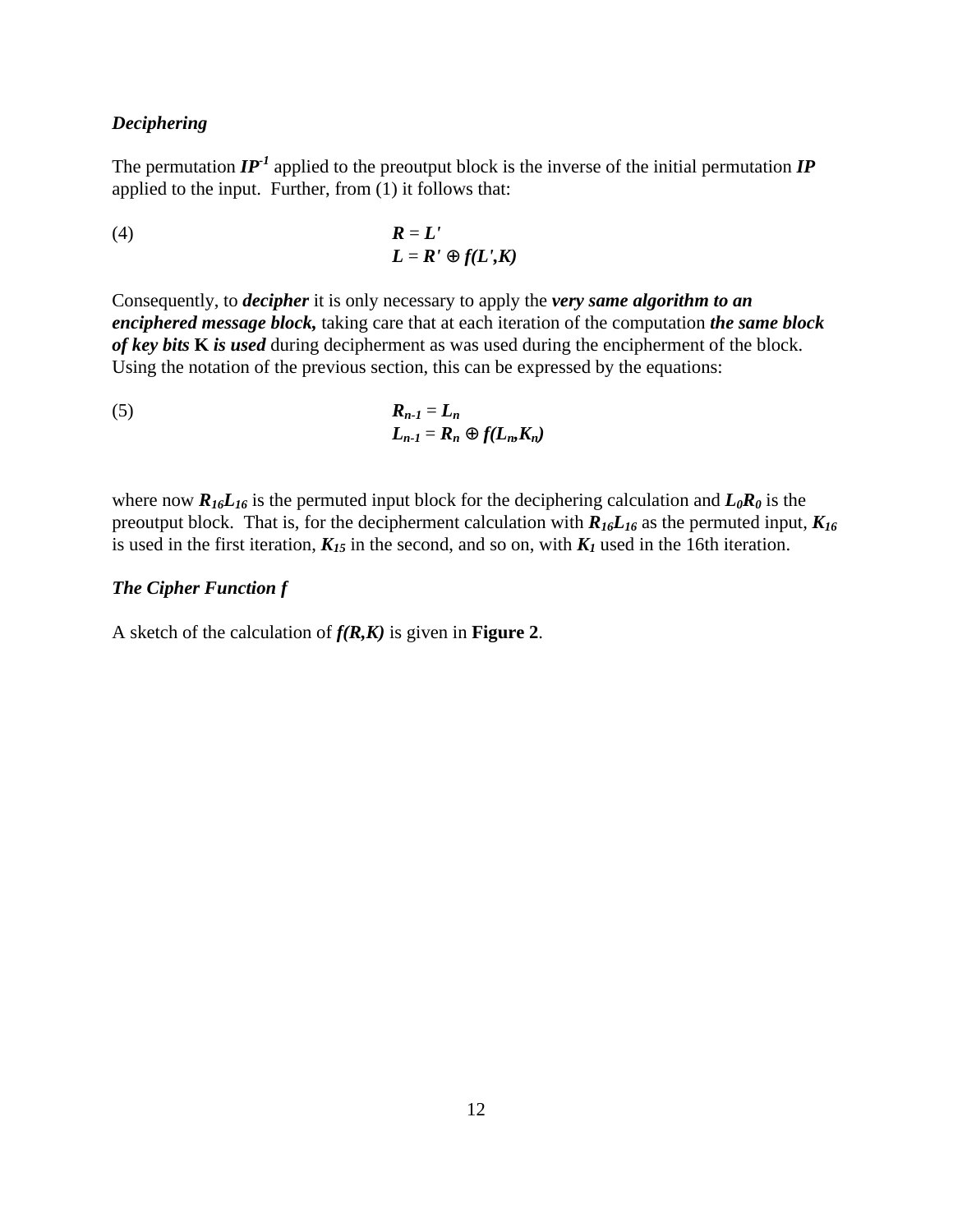

Figure 2. *Calculation of f*(R, K)

Let *E* denote a function which takes a block of 32 bits as input and yields a block of 48 bits as output. Let *E* be such that the 48 bits of its output, written as 8 blocks of 6 bits each, are obtained by selecting the bits in its inputs in order according to the following table:

#### *E* BIT-SELECTION TABLE

| 32             | 1  | 2  | 3  | 4  | 5  |
|----------------|----|----|----|----|----|
| $\overline{4}$ | 5  | 6  | 7  | 8  | 9  |
| -8             | 9  | 10 | 11 | 12 | 13 |
| 12             | 13 | 14 | 15 | 16 | 17 |
| 16             | 17 | 18 | 19 | 20 | 21 |
| 20             | 21 | 22 | 23 | 24 | 25 |
| 24             | 25 | 26 | 27 | 28 | 29 |
| 28             | 29 | 30 | 31 | 32 |    |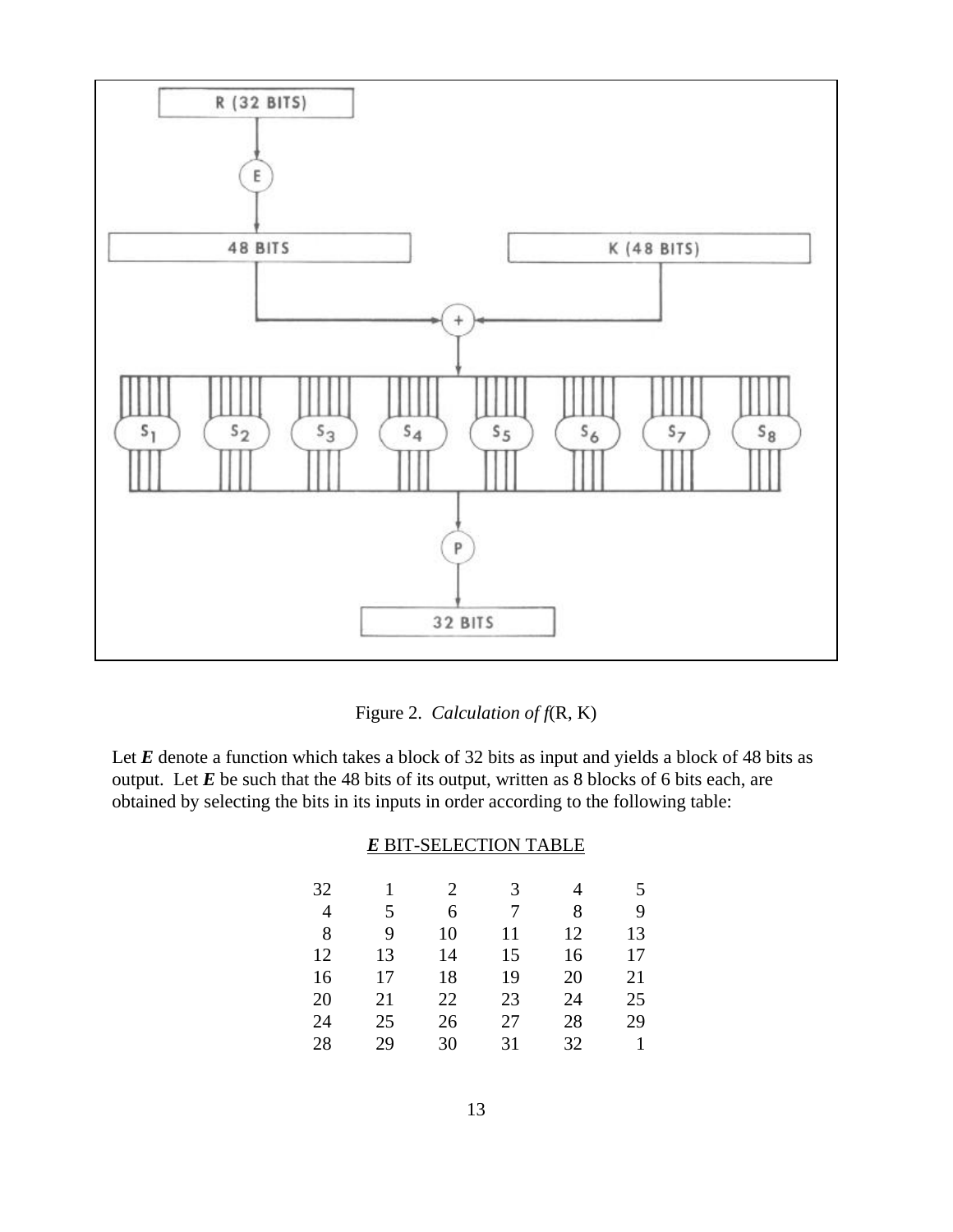Thus the first three bits of *E(R)* are the bits in positions 32, 1 and 2 of *R* while the last 2 bits of *E(R)* are the bits in positions 32 and 1.

Each of the unique selection functions  $S_I$ ,  $S_2$ ,  $S_3$ , takes a 6-bit block as input and yields a 4-bit block as output and is illustrated by using a table containing the recommended *S1*:

# *S1*

#### Column Number

| Row                                       |  |                                         |  |  |  |  |  |  |  |
|-------------------------------------------|--|-----------------------------------------|--|--|--|--|--|--|--|
| No. 0 1 2 3 4 5 6 7 8 9 10 11 12 13 14 15 |  |                                         |  |  |  |  |  |  |  |
|                                           |  |                                         |  |  |  |  |  |  |  |
| 0 14 4 13 1 2 15 11 8 3 10 6 12 5 9 0 7   |  |                                         |  |  |  |  |  |  |  |
|                                           |  | 1 0 15 7 4 14 2 13 1 10 6 12 11 9 5 3 8 |  |  |  |  |  |  |  |
|                                           |  | 2 4 1 14 8 13 6 2 11 15 12 9 7 3 10 5 0 |  |  |  |  |  |  |  |
|                                           |  | 3 15 12 8 2 4 9 1 7 5 11 3 14 10 0 6 13 |  |  |  |  |  |  |  |

If  $S_I$  is the function defined in this table and *B* is a block of 6 bits, then  $S_I(B)$  is determined as follows: The first and last bits of *B* represent in base 2 a number in the range 0 to 3. Let that number be *i*. The middle 4 bits of *B* represent in base 2 a number in the range 0 to 15. Let that number be *j*. Look up in the table the number in the *i*'th row and *j*'th column. It is a number in the range 0 to 15 and is uniquely represented by a 4 bit block. That block is the output  $S_I(B)$  of  $S_I$  for the input *B*. For example, for input 011011 the row is 01, that is row 1, and the column is determined by 1101, that is column 13. In row 1 column 13 appears 5 so that the output is 0101. Selection functions  $S_1, S_2, \ldots, S_8$  of the algorithm appear in Appendix 1.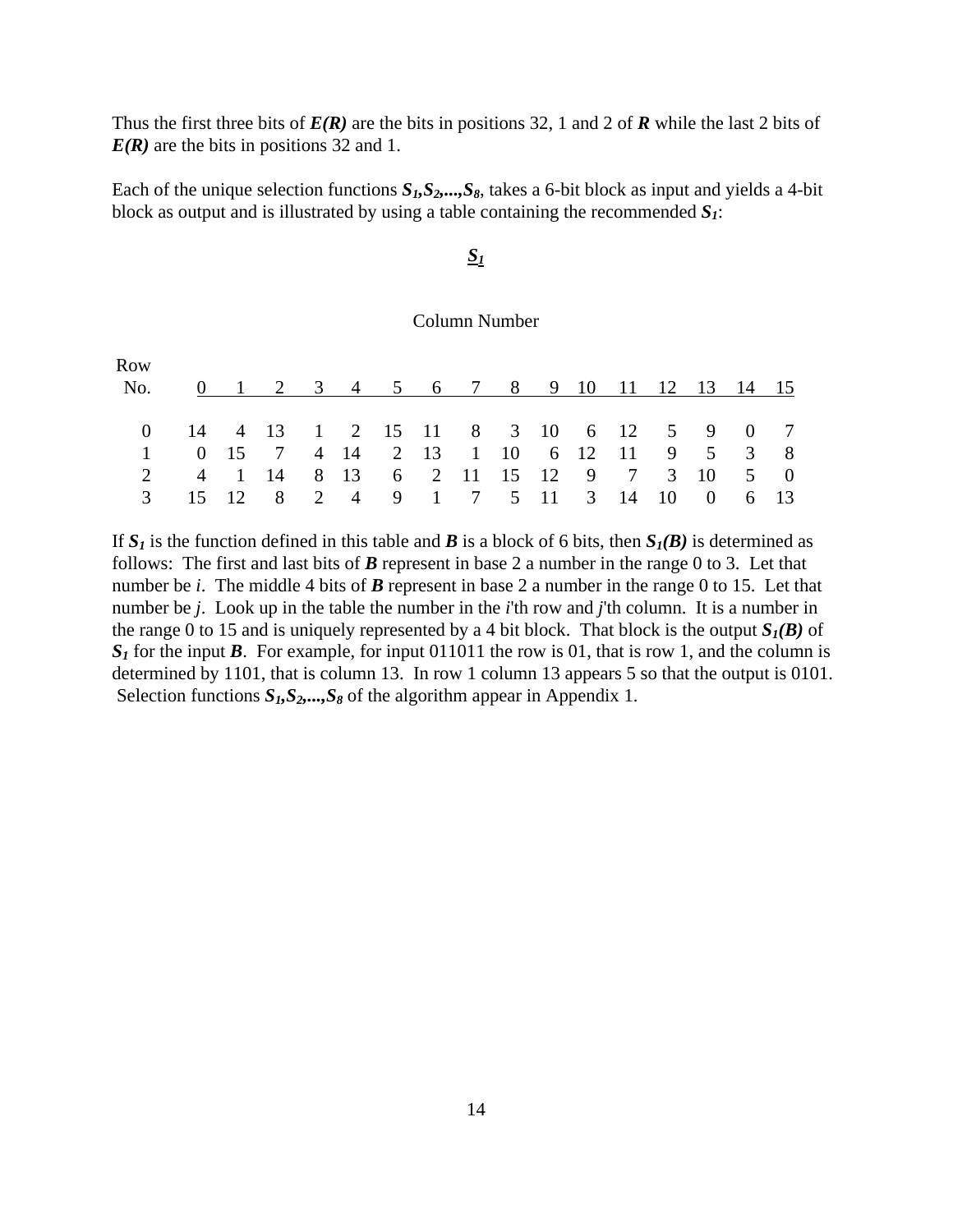The permutation function *P* yields a 32-bit output from a 32-bit input by permuting the bits of the input block. Such a function is defined by the following table:

| ٠ |               |
|---|---------------|
|   | I<br>۰.<br>۰. |
|   |               |

| 7  | 20 | 21 |
|----|----|----|
| 12 | 28 | 17 |
| 15 | 23 | 26 |
| 18 | 31 | 10 |
| 8  | 24 | 14 |
| 27 | 3  | 9  |
| 13 | 30 | 6  |
| 11 | 4  | 25 |
|    |    |    |

The output *P(L)* for the function *P* defined by this table is obtained from the input *L* by taking the 16th bit of  $L$  as the first bit of  $P(L)$ , the 7th bit as the second bit of  $P(L)$ , and so on until the 25th bit of  $L$  is taken as the 32nd bit of  $P(L)$ . The permutation function  $P$  of the algorithm is repeated in Appendix 1.

Now let *S1,...,S8* be eight distinct selection functions, let *P* be the permutation function and let *E* be the function defined above.

To define  $f(R,K)$  we first define  $B_1$ ,...,  $B_8$  to be blocks of 6 bits each for which

(6) *B1B2...B8* = *K* ⊕ *E(R)*

The block  $f(R,K)$  is then defined to be

(7) 
$$
P(S_1(B_1)S_2(B_2)...S_8(B_8))
$$

Thus  $K \oplus E(R)$  is first divided into the 8 blocks as indicated in (6). Then each  $B_i$  is taken as an input to  $S_i$  and the 8 blocks  $S_I(B_I), S_2(B_2),...,S_8(B_8)$  of 4 bits each are consolidated into a single block of 32 bits which forms the input to  $P$ . The output (7) is then the output of the function  $f$  for the inputs  $\vec{R}$  and  $\vec{K}$ .

#### **TRIPLE DATA ENCRYPTION ALGORITHM**

Let  $E_K(I)$  and  $D_K(I)$  represent the DES encryption and decryption of *I* using DES key *K* respectively. Each TDEA encryption/decryption operation (as specified in ANSI X9.52) is a compound operation of DES encryption and decryption operations. The following operations are used: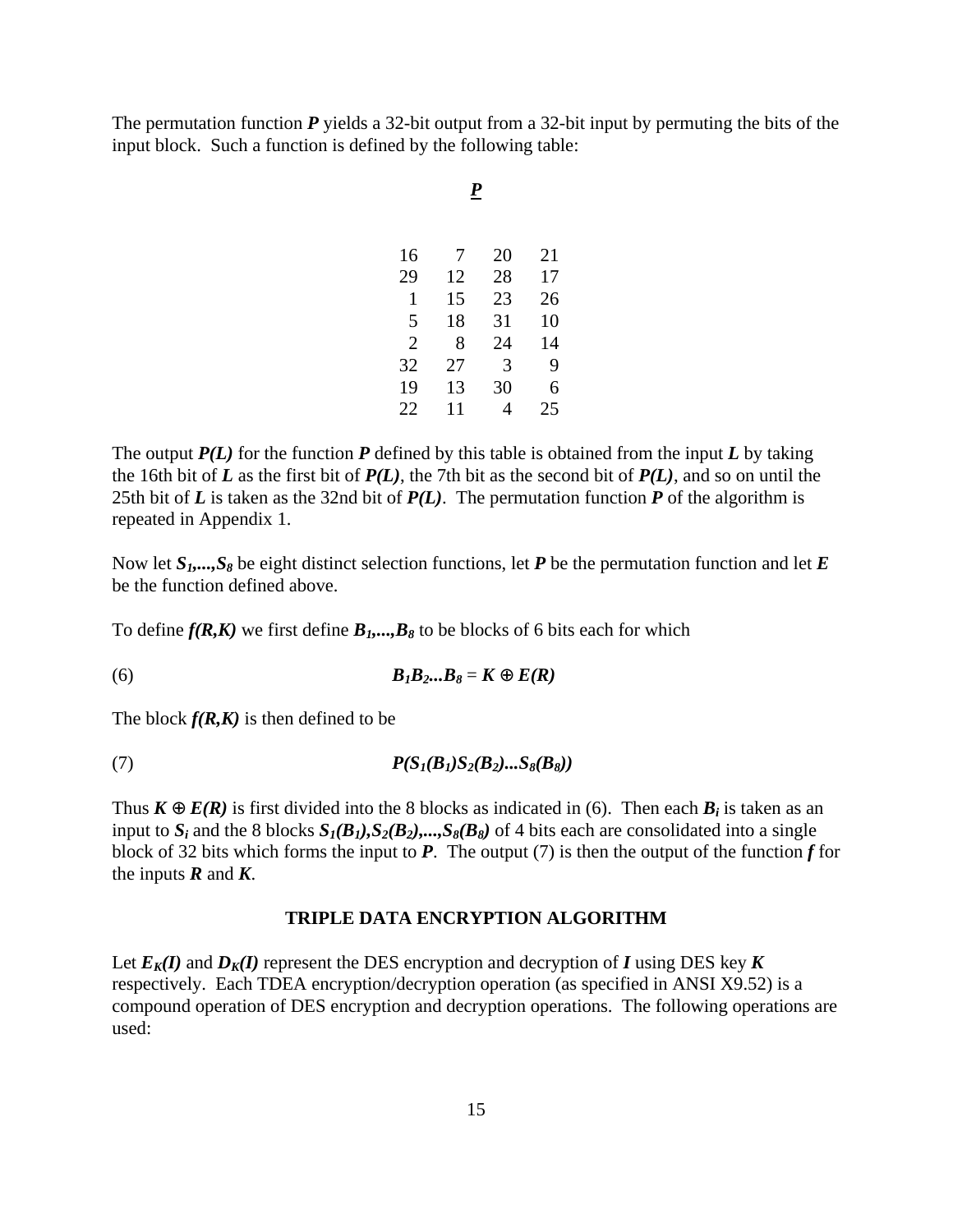1. TDEA encryption operation: the transformation of a 64-bit block *I* into a 64-bit block *O* that is defined as follows:

$$
O=E_{K3}(D_{K2}(E_{K1}(I))).
$$

2. TDEA decryption operation: the transformation of a 64-bit block *I* into a 64-bit block *O* that is defined as follows:

$$
O = D_{K1}(E_{K2}(D_{K3}(I)))
$$

The standard specifies the following keying options for bundle  $(K_1, K_2, K_3)$ 

- 1. Keying Option 1:  $K_1$ ,  $K_2$  and  $K_3$  are independent keys;
- 2. Keying Option 2:  $K_1$  and  $K_2$  are independent keys and  $K_3 = K_1$ ;
- 3. Keying Option 3:  $K_1 = K_2 = K_3$ .

A TDEA mode of operation is backward compatible with its single DES counterpart if, with compatible keying options for TDEA operation,

- 1. an encrypted plaintext computed using a single DES mode of operation can be decrypted correctly by a corresponding TDEA mode of operation; and
- 2. an encrypted plaintext computed using a TDEA mode of operation can be decrypted correctly by a corresponding single DES mode of operation.

When using Keying Option 3  $(K_1 = K_2 = K_3)$ , TECB, TCBC, TCFB and TOFB modes are backward compatible with single DES modes of operation ECB, CBC, CFB, OFB respectively.

The diagram in Appendix 2 illustrates TDEA encryption and TDEA decryption.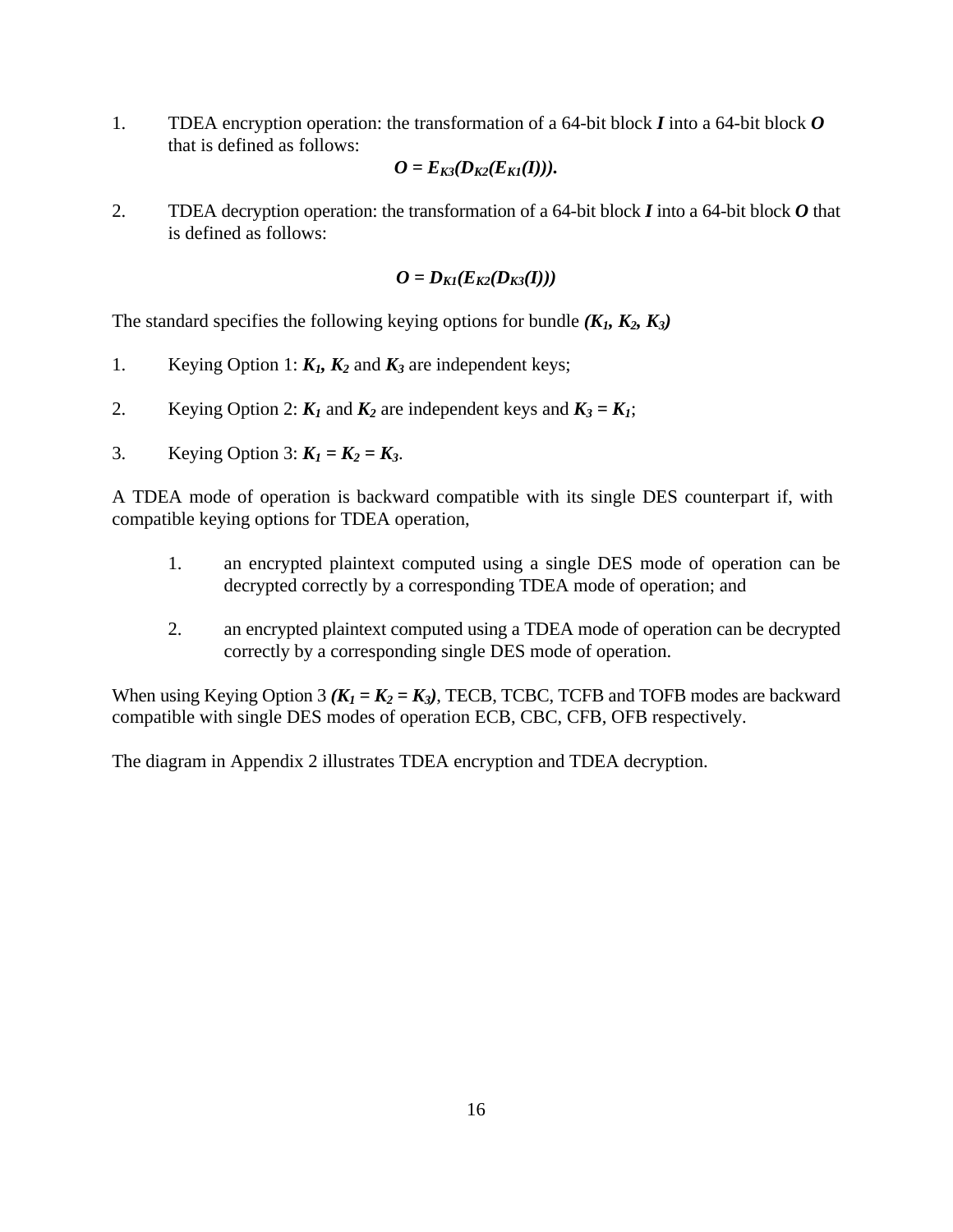#### **APPENDIX 1**

# **PRIMITIVE FUNCTIONS FOR THE DATA ENCRYPTION ALGORITHM**

The choice of the primitive functions *KS*,  $S_1$ ,...,  $S_8$  and *P* is critical to the strength of an encipherment resulting from the algorithm. Specified below is the recommended set of functions, describing *S1,...,S8* and *P* in the same way they are described in the algorithm. For the interpretation of the tables describing these functions, see the discussion in the body of the algorithm.

*S1*

The primitive functions *S1,...,S8* are:

| 14               | 4                | 13               | $\mathbf{1}$     | $\overline{2}$ | 15             | 11               | 8              | 3              | 10               | 6              | 12             | 5              | 9                | $\boldsymbol{0}$ | 7                |
|------------------|------------------|------------------|------------------|----------------|----------------|------------------|----------------|----------------|------------------|----------------|----------------|----------------|------------------|------------------|------------------|
| $\boldsymbol{0}$ | 15               | $\overline{7}$   | $\overline{4}$   | 14             | $\overline{2}$ | 13               | $\mathbf{1}$   | 10             | 6                | 12             | 11             | 9              | 5                | 3                | 8                |
| $\overline{4}$   | $\mathbf{1}$     | 14               | 8                | 13             | 6              | $\overline{2}$   | 11             | 15             | 12               | 9              | $\overline{7}$ | 3              | 10               | 5                | $\boldsymbol{0}$ |
| 15               | 12               | 8                | $\overline{2}$   | $\overline{4}$ | 9              | $\mathbf{1}$     | $\overline{7}$ | 5              | 11               | 3              | 14             | 10             | $\boldsymbol{0}$ | 6                | 13               |
|                  |                  |                  |                  |                |                |                  |                | $S_2$          |                  |                |                |                |                  |                  |                  |
| 15               | $\mathbf{1}$     | 8                | 14               | 6              | 11             | 3                | $\overline{4}$ | 9              | $\tau$           | $\overline{2}$ | 13             | 12             | $\theta$         | 5                | 10               |
| 3                | 13               | $\overline{4}$   | $\tau$           | 15             | $\mathbf{2}$   | 8                | 14             | 12             | $\boldsymbol{0}$ | $\mathbf{1}$   | 10             | 6              | 9                | 11               | $\mathfrak{S}$   |
| $\boldsymbol{0}$ | 14               | $\tau$           | 11               | 10             | $\overline{4}$ | 13               | $\mathbf{1}$   | 5              | 8                | 12             | 6              | 9              | $\mathfrak{Z}$   | $\overline{2}$   | 15               |
| 13               | 8                | 10               | $\mathbf{1}$     | 3              | 15             | $\overline{4}$   | $\overline{2}$ | 11             | 6                | $\overline{7}$ | 12             | $\overline{0}$ | 5                | 14               | 9                |
|                  |                  |                  |                  |                |                |                  |                | $S_3$          |                  |                |                |                |                  |                  |                  |
| 10               | $\boldsymbol{0}$ | 9                | 14               | 6              | 3              | 15               | 5              | $\mathbf{1}$   | 13               | 12             | $\tau$         | 11             | 4                | $\overline{2}$   | 8                |
| 13               | $\tau$           | $\overline{0}$   | 9                | 3              | $\overline{4}$ | 6                | 10             | $\mathbf{2}$   | 8                | 5              | 14             | 12             | 11               | 15               | $\mathbf{1}$     |
| 13               | 6                | $\overline{4}$   | 9                | 8              | 15             | 3                | $\overline{0}$ | 11             | $\mathbf{1}$     | $\overline{2}$ | 12             | 5              | 10               | 14               | $\overline{7}$   |
| $\mathbf{1}$     | 10               | 13               | $\boldsymbol{0}$ | 6              | 9              | 8                | $\overline{7}$ | $\overline{4}$ | 15               | 14             | 3              | 11             | 5                | $\overline{2}$   | 12               |
|                  |                  |                  |                  |                |                |                  |                | $S_4$          |                  |                |                |                |                  |                  |                  |
| $\overline{7}$   | 13               | 14               | 3                | $\overline{0}$ | 6              | 9                | 10             | $\mathbf{1}$   | $\overline{2}$   | 8              | 5              | 11             | 12               | 4                | 15               |
| 13               | 8                | 11               | 5                | 6              | 15             | $\boldsymbol{0}$ | 3              | 4              | $\tau$           | $\overline{2}$ | 12             | $\mathbf{1}$   | 10               | 14               | 9                |
| 10               | 6                | 9                | $\boldsymbol{0}$ | 12             | 11             | 7                | 13             | 15             | $\mathbf{1}$     | 3              | 14             | 5              | $\overline{2}$   | 8                | $\overline{4}$   |
| 3                | 15               | $\boldsymbol{0}$ | 6                | 10             | $\mathbf{1}$   | 13               | 8              | 9              | $\overline{4}$   | 5              | 11             | 12             | 7                | $\overline{2}$   | 14               |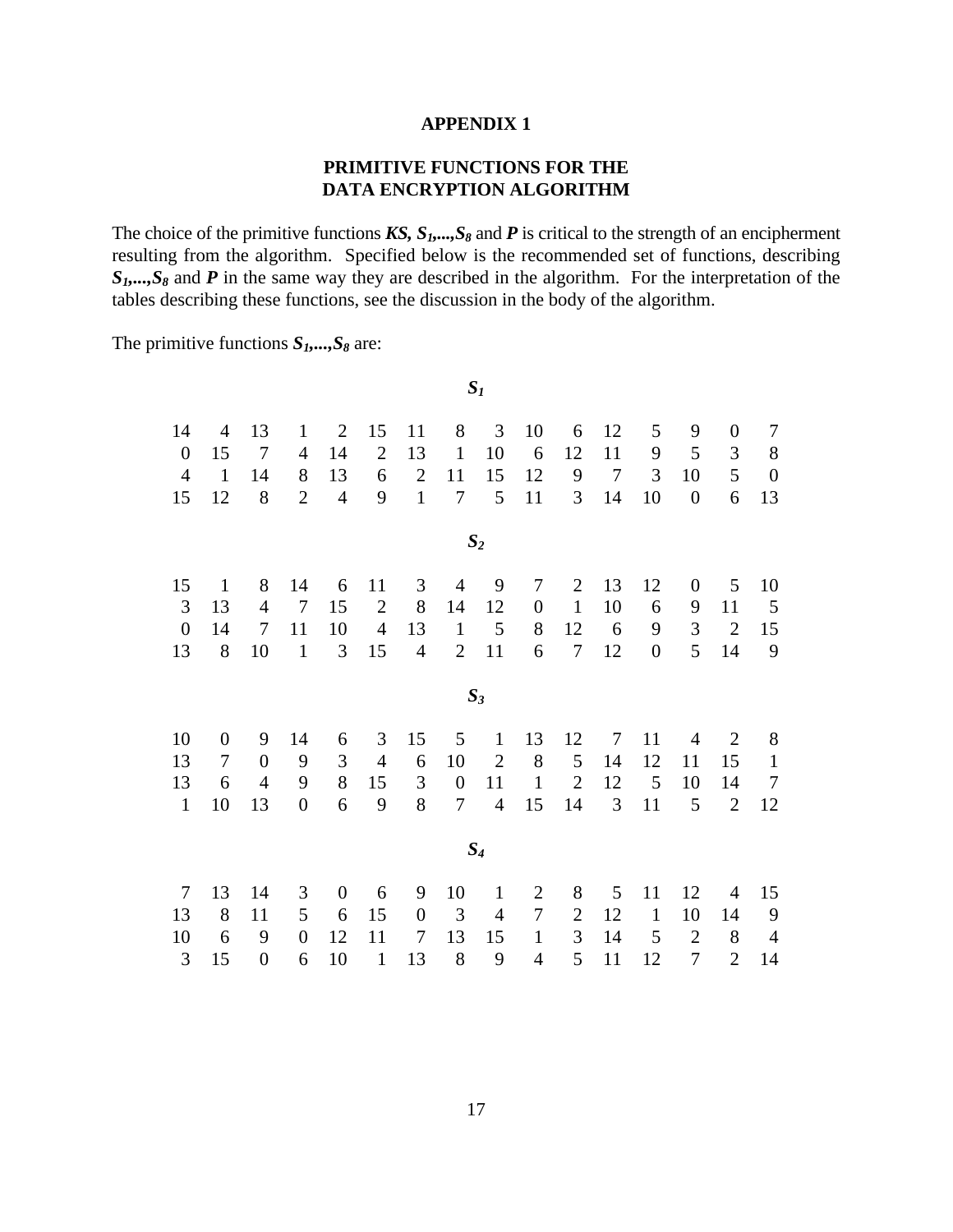| $\sqrt{2}$                     | 12               | 4              | $\mathbf{1}$   | 7                | 10               | 11                                              | 6                        | $8\,$                      | 5                          | $\mathfrak{Z}$   | 15               | 13               | $\boldsymbol{0}$ | 14               | 9            |
|--------------------------------|------------------|----------------|----------------|------------------|------------------|-------------------------------------------------|--------------------------|----------------------------|----------------------------|------------------|------------------|------------------|------------------|------------------|--------------|
| 14                             | 11               | $\overline{2}$ | 12             | $\overline{4}$   | $\overline{7}$   | 13                                              | $\mathbf{1}$             | 5                          | $\boldsymbol{0}$           | 15               | 10               | $\mathfrak{Z}$   | 9                | $8\,$            | 6            |
| $\overline{4}$                 | $\overline{2}$   | $\mathbf{1}$   | 11             | 10               | 13               | $\tau$                                          | $8\,$                    | 15                         | 9                          | 12               | 5                | 6                | $\mathfrak{Z}$   | $\boldsymbol{0}$ | 14           |
| 11                             | 8                | 12             | $\tau$         | $1\,$            | 14               | $\overline{2}$                                  | 13                       | 6                          | 15                         | $\boldsymbol{0}$ | 9                | 10               | $\overline{4}$   | 5                | 3            |
|                                |                  |                |                |                  |                  |                                                 |                          | $S_6$                      |                            |                  |                  |                  |                  |                  |              |
| 12                             | $\mathbf{1}$     | 10             | 15             | 9                | $\mathbf{2}$     | 6                                               | $8\,$                    | $\boldsymbol{0}$           | 13                         | 3                | $\overline{4}$   | 14               | $\boldsymbol{7}$ | 5                | 11           |
| 10                             | 15               | $\overline{4}$ | $\sqrt{2}$     | $\boldsymbol{7}$ | 12               | 9                                               | 5                        | 6                          | $\mathbf 1$                | 13               | 14               | $\boldsymbol{0}$ | 11               | $\mathfrak{Z}$   | $\,8\,$      |
| $\mathbf{9}$                   | 14               | 15             | 5              | $\overline{2}$   | 8                | 12                                              | 3                        | $\boldsymbol{7}$           | $\boldsymbol{0}$           | $\overline{4}$   | 10               | $\mathbf{1}$     | 13               | 11               | 6            |
| $\overline{4}$                 | 3                | $\overline{2}$ | 12             | 9                | 5                | 15                                              | 10                       | 11                         | 14                         | $\mathbf{1}$     | $\tau$           | 6                | $\overline{0}$   | 8                | 13           |
|                                |                  |                |                |                  |                  |                                                 |                          | $\mathcal{S}_7$            |                            |                  |                  |                  |                  |                  |              |
| $\overline{4}$                 | 11               | $\mathfrak{2}$ | 14             | 15               | $\boldsymbol{0}$ | $8\,$                                           | 13                       | 3                          | 12                         | 9                | $\tau$           | $\mathfrak{S}$   | 10               | 6                | $\mathbf{1}$ |
| 13                             | $\boldsymbol{0}$ | 11             | $\overline{7}$ | $\overline{4}$   | 9                | $\mathbf{1}$                                    | 10                       | 14                         | $\mathfrak{Z}$             | 5                | 12               | $\mathbf{2}$     | 15               | $8\,$            | 6            |
| $\mathbf{1}$                   | $\overline{4}$   | 11             | 13             | 12               | $\mathfrak{Z}$   | $\tau$                                          | 14                       | 10                         | 15                         | 6                | $8\,$            | $\boldsymbol{0}$ | 5                | 9                | $\sqrt{2}$   |
| 6                              | 11               | 13             | 8              | $\mathbf{1}$     | $\overline{4}$   | 10                                              | $\overline{7}$           | 9                          | 5                          | $\boldsymbol{0}$ | 15               | 14               | $\overline{2}$   | 3                | 12           |
|                                |                  |                |                |                  |                  |                                                 |                          | $\mathcal{S}_8$            |                            |                  |                  |                  |                  |                  |              |
| 13                             | $\mathbf{2}$     | 8              | $\overline{4}$ | 6                | 15               | 11                                              | $\mathbf{1}$             | 10                         | 9                          | 3                | 14               | 5                | $\boldsymbol{0}$ | 12               | $\tau$       |
| $\mathbf{1}$                   | 15               | 13             | 8              | 10               | 3                | $\boldsymbol{7}$                                | $\overline{4}$           | 12                         | 5                          | 6                | 11               | $\boldsymbol{0}$ | 14               | $\boldsymbol{9}$ | $\sqrt{2}$   |
| $\overline{7}$                 | 11               | $\overline{4}$ | $\mathbf{1}$   | 9                | 12               | 14                                              | $\overline{2}$           | $\boldsymbol{0}$           | 6                          | 10               | 13               | 15               | $\mathfrak{Z}$   | 5                | $\,$ 8 $\,$  |
| $\overline{2}$                 | $\mathbf 1$      | 14             | $\tau$         | $\overline{4}$   | 10               | $8\,$                                           | 13                       | 15                         | 12                         | 9                | $\boldsymbol{0}$ | 3                | 5                | 6                | 11           |
| The primitive function $P$ is: |                  |                |                |                  |                  |                                                 |                          |                            |                            |                  |                  |                  |                  |                  |              |
|                                |                  |                |                |                  |                  | 16<br>29<br>$\mathbf{1}$<br>5<br>$\overline{2}$ | 7<br>12<br>15<br>18<br>8 | 20<br>28<br>23<br>31<br>24 | 21<br>17<br>26<br>10<br>14 |                  |                  |                  |                  |                  |              |

*S5*

Recall that  $K_n$ , for  $1 \le n \le 16$ , is the block of 48 bits in (2) of the algorithm. Hence, to describe *KS*, it is sufficient to describe the calculation of  $K_n$  from KEY for  $n = 1, 2,..., 16$ . That calculation is

 $\begin{array}{ccc} 2 & 8 & 24 & 14 \\ 32 & 27 & 3 & 9 \end{array}$ 27 3 9

13 30 6

4 25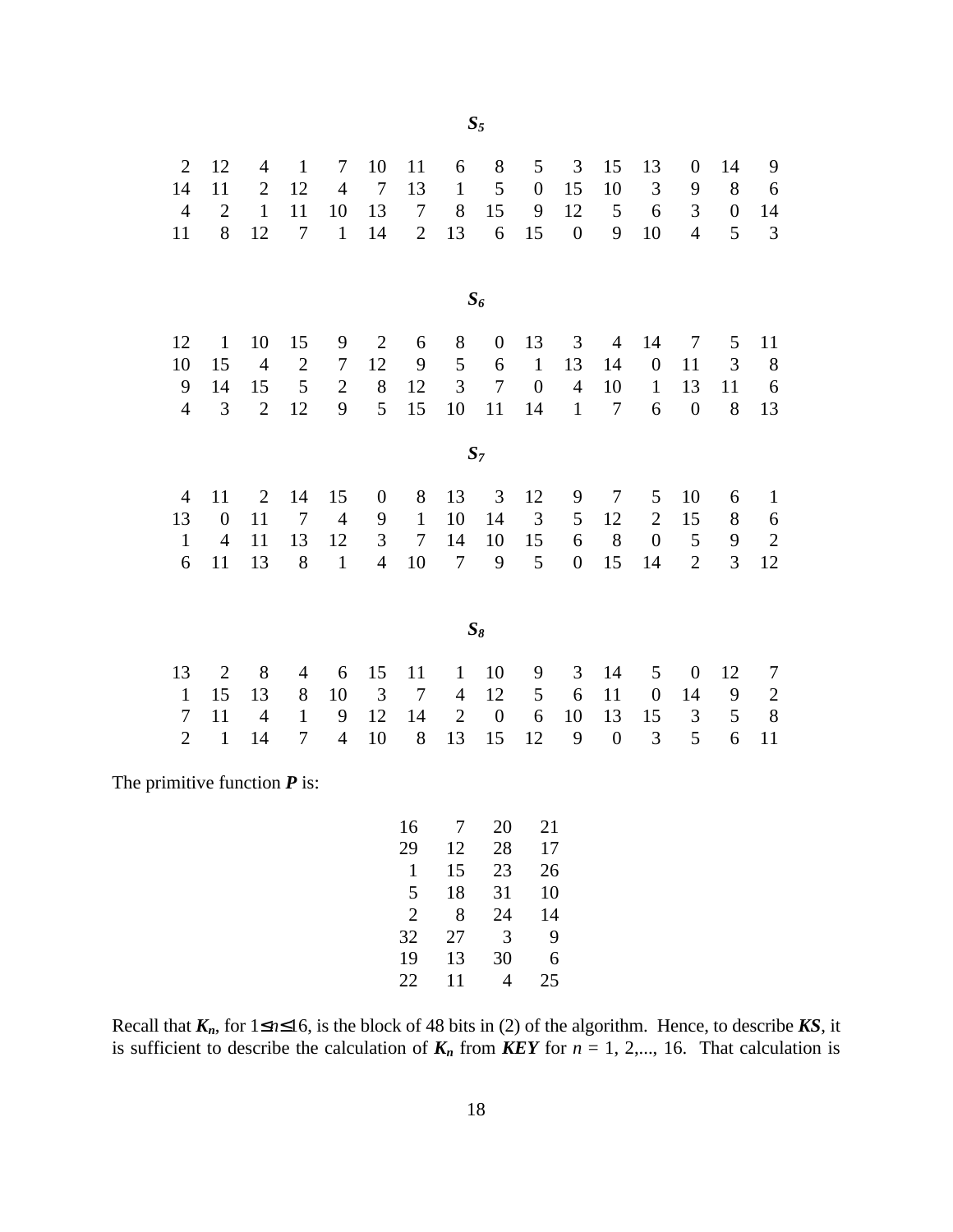illustrated in **Figure 3**. To complete the definition of *KS* it is therefore sufficient to describe the two permuted choices, as well as the schedule of left shifts. One bit in each 8-bit byte of the *KEY* may be utilized for error detection in key generation, distribution and storage. Bits 8, 16,..., 64 are for use in assuring that each byte is of odd parity.

Permuted choice 1 is determined by the following table:

|              |                |    | $PC-1$ |    |    |    |
|--------------|----------------|----|--------|----|----|----|
|              |                |    |        |    |    |    |
| 57           | 49             | 41 | 33     | 25 | 17 | 9  |
| $\mathbf{1}$ | 58             | 50 | 42     | 34 | 26 | 18 |
| 10           | $\overline{2}$ | 59 | 51     | 43 | 35 | 27 |
| 19           | 11             | 3  | 60     | 52 | 44 | 36 |
|              |                |    |        |    |    |    |
| 63           | 55             | 47 | 39     | 31 | 23 | 15 |
| 7            | 62             | 54 | 46     | 38 | 30 | 22 |
| 14           | 6              | 61 | 53     | 45 | 37 | 29 |
| 21           | 13             | 5  | 28     | 20 | 12 | 4  |

The table has been divided into two parts, with the first part determining how the bits of  $C<sub>(.)</sub>$  are chosen, and the second part determining how the bits of  $D_{(t)}$  are chosen. The bits of **KEY** are numbered 1 through 64. The bits of  $C_{(1)}$  are respectively bits 57, 49, 41,..., 44 and 36 of **KEY**, with the bits of  $D_{(1)}$  being bits 63, 55, 47,..., 12 and 4 of **KEY**.

With  $C_1$  and  $D_1$  defined, we now define how the blocks  $C_n$  and  $D_n$  are obtained from the blocks  $C_n$ . *I* and  $D_{n-1}$ , respectively, for  $n = 1, 2,..., 16$ . That is accomplished by adhering to the following schedule of left shifts of the individual blocks: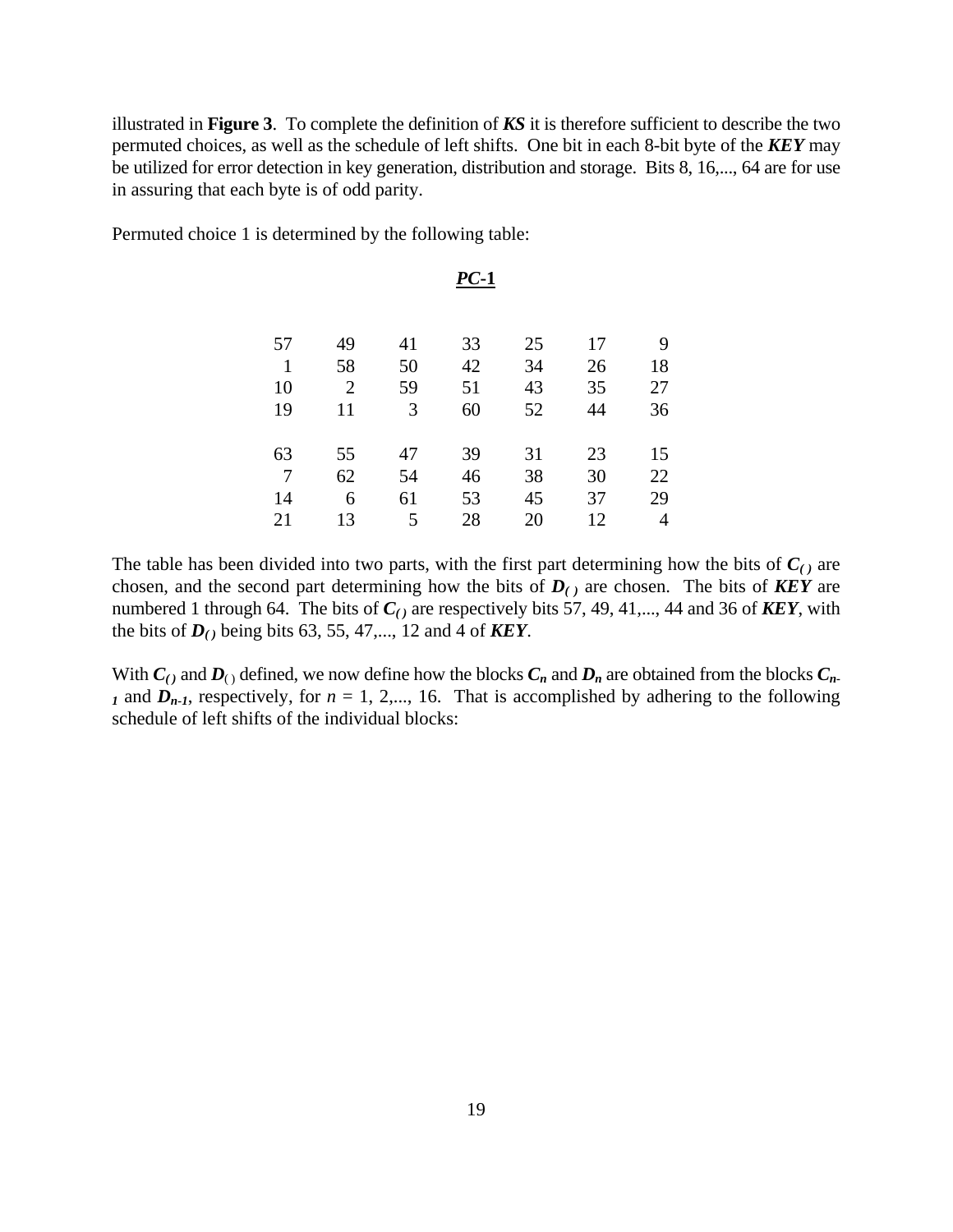

Figure 3. *Key schedule calculation*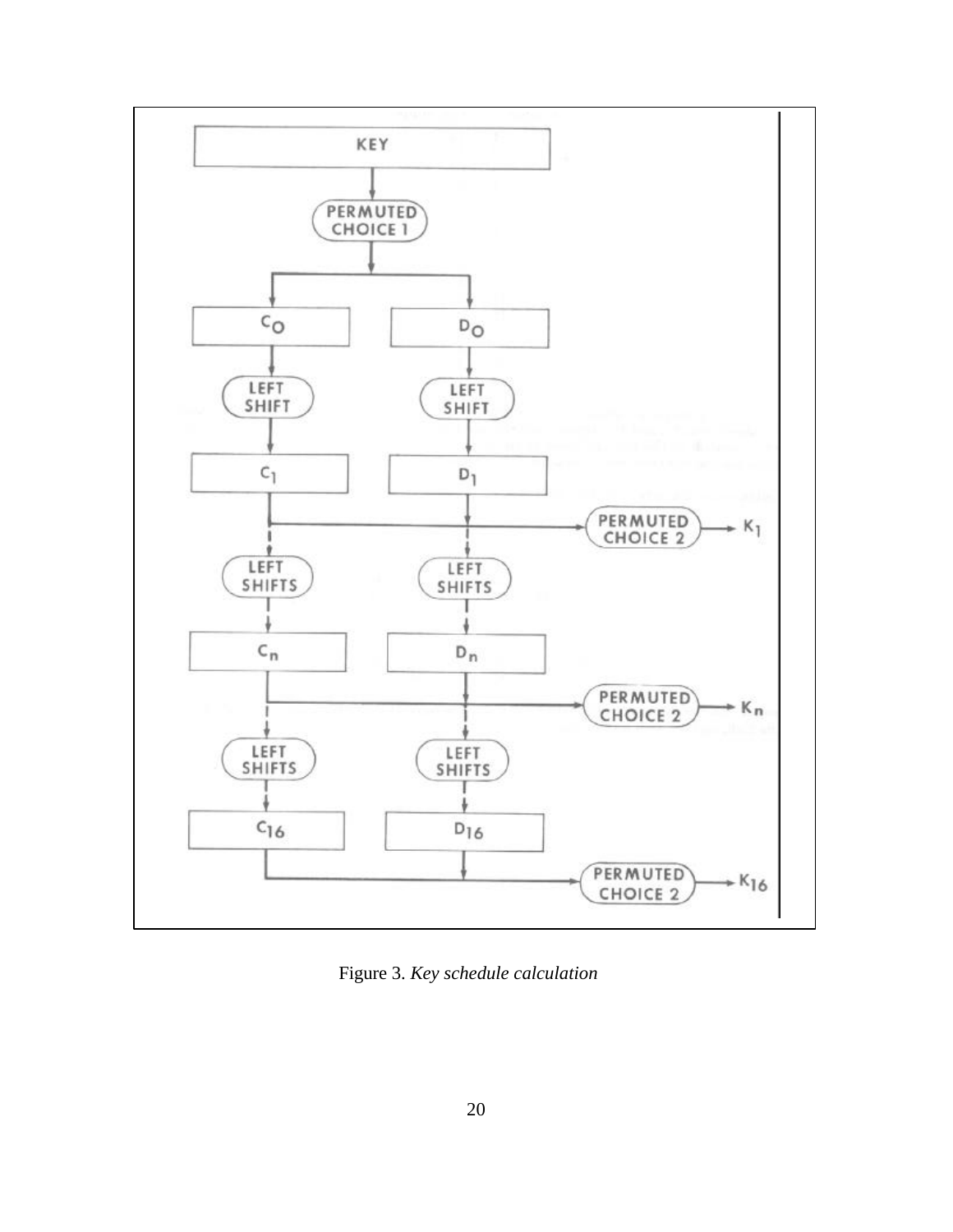| Number of               |
|-------------------------|
| Left Shifts             |
|                         |
| 1                       |
| 1                       |
| $\overline{c}$          |
| $\overline{\mathbf{c}}$ |
| $\overline{c}$          |
| $\overline{c}$          |
| $\overline{2}$          |
| $\overline{2}$          |
| $\mathbf{1}$            |
| $\overline{c}$          |
| $\overline{2}$          |
| $\overline{c}$          |
| $\overline{c}$          |
| $\overline{c}$          |
| $\overline{2}$          |
| 1                       |
|                         |

For example, *C3* and *D3* are obtained from *C2* and *D2*, respectively, by two left shifts, and *C16* and  $D_{16}$  are obtained from  $C_{15}$  and  $D_{15}$ , respectively, by one left shift. In all cases, by a single left shift is meant a rotation of the bits one place to the left, so that after one left shift the bits in the 28 positions are the bits that were previously in positions 2, 3,..., 28, 1.

*PC***-2**

Permuted choice 2 is determined by the following table:

| 17 | 11 | 24 | 1  | 5              |
|----|----|----|----|----------------|
| 28 | 15 | 6  | 21 | 10             |
| 19 | 12 | 4  | 26 | 8              |
| 7  | 27 | 20 | 13 | $\overline{2}$ |
| 52 | 31 | 37 | 47 | 55             |
| 40 | 51 | 45 | 33 | 48             |
| 49 | 39 | 56 | 34 | 53             |
| 42 | 50 | 36 | 29 | 32             |
|    |    |    |    |                |

Therefore, the first bit of  $K_n$  is the 14th bit of  $C_nD_n$ , the second bit the 17th, and so on with the 47th bit the 29th, and the 48th bit the 32nd.